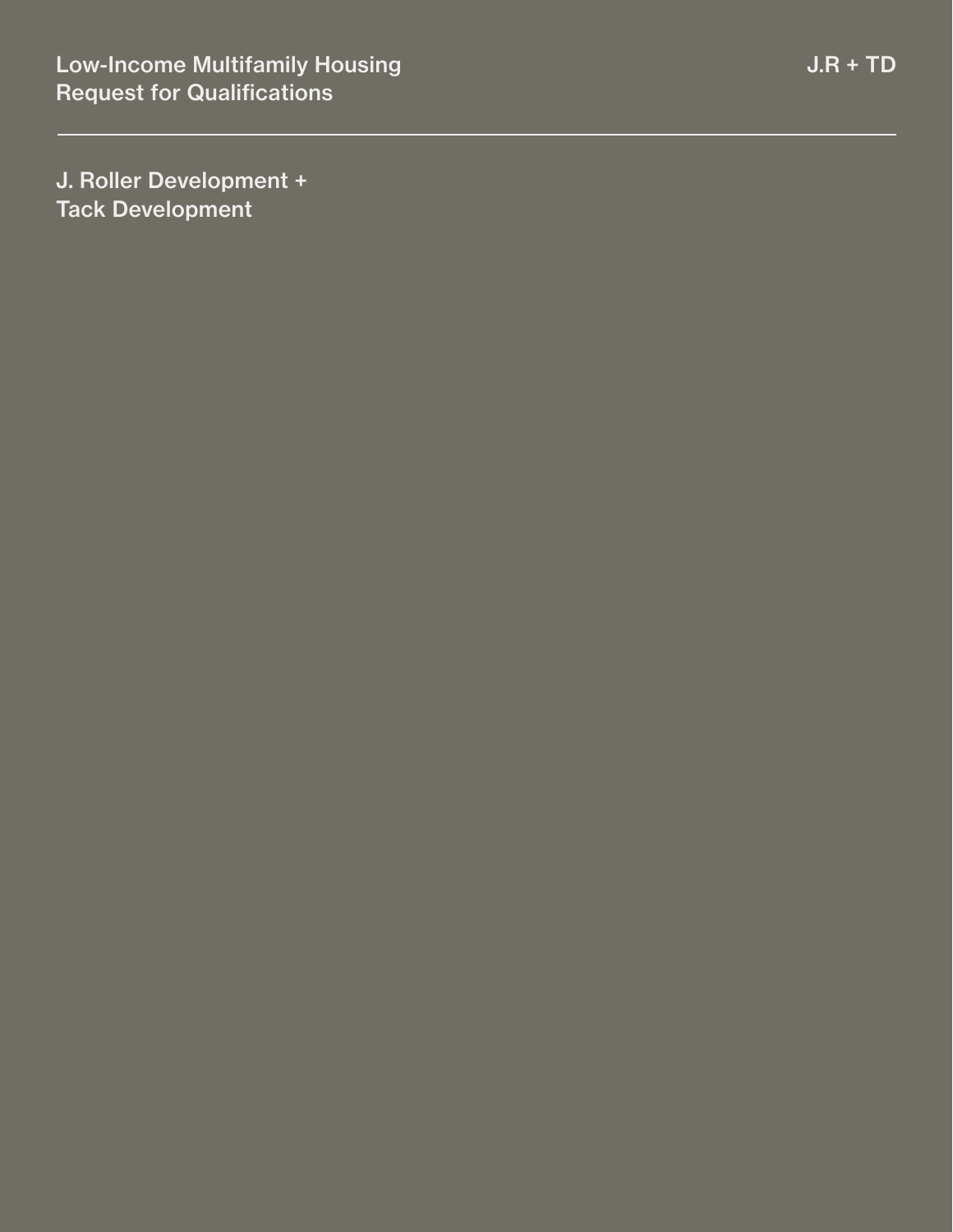April Norton **Director** Jackson/ Teton Housing Department 320 King Street Box 575 Jackson, Wyoming 83001

Dear Ms. Norton:

On behalf of the Joint Venture between J.Roller Development, Tack Development, Kay-Kay Realty Corp. and RCJ Consulting I am pleased to present our response to the Low Income Multifamily Housing Developer RFQ.

Our Joint Venture team is a combination of experienced professionals in the fields of multifamily development, LIHTC, HOME and NHTF investment structuring, and ongoing regulatory compliance and management of Low Income properties. Our Joint Venture team has extensive experience in the Town of Jackson/ Teton County with development and construction, working in partnership with the governing bodies and staff of the Town of Jackson and Teton County, and community outreach processes.

This team is uniquely qualified to assist the Town through site selection and design, incorporating public feedback, strategically preparing the QAP study and positioning the application to WCDA for an LIHTC credit allocation for the best chance of success. Additionally, we are well qualified upon receipt of a successful allocation to maximize LIHTC equity and loan proceeds, to fully develop and build beautiful and functional multifamily rental housing, and to manage/ ensure regulatory compliance over time.

I look forward to speaking with you further about the RFQ and am excited by the prospect of successfully providing extremely needed Low Income Housing to the Town of Jackson. I would note that we believe it may not be feasible to create a competitive and complete application to WCDA by September 2020, and feel March 2021 is a more realistic goal for submission.

Sincerely,

Jacob Roller J.Roller development LLC 30 S 15th Street, 15th Floor Philadelphia, PA 19102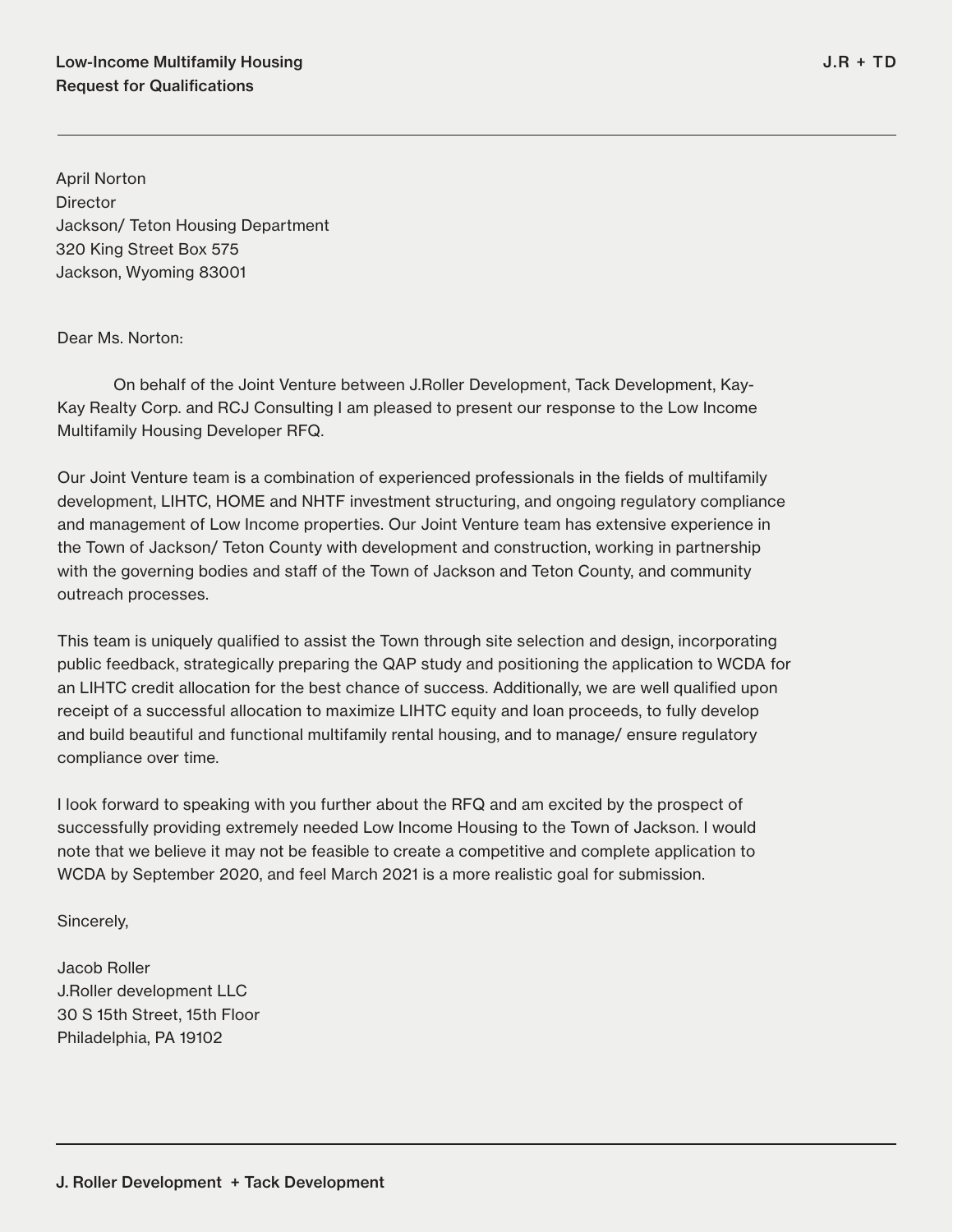## Project Team

## Michael Kotin (Kay-Kay Realty Corp.)

Michael will serve as the project lead for the QAP Study, Opportunity Assessment and Project Application to WCDA for LIHTC, HOME and NHTF funding.

## Jacob Roller (J.Roller Development)

Jacob will focus on capital structure, project design and development as well as community outreach.

## Ruben Caldwell (Tack Development)

Ruben is a Jackson resident and will focus on project design and management as well as community outreach.

## Robert Jacobs (RCJ Consulting)

Robert will be focused on positioning of the application, securing of LIHTC investors and maximizing funds, as well as other transactional services.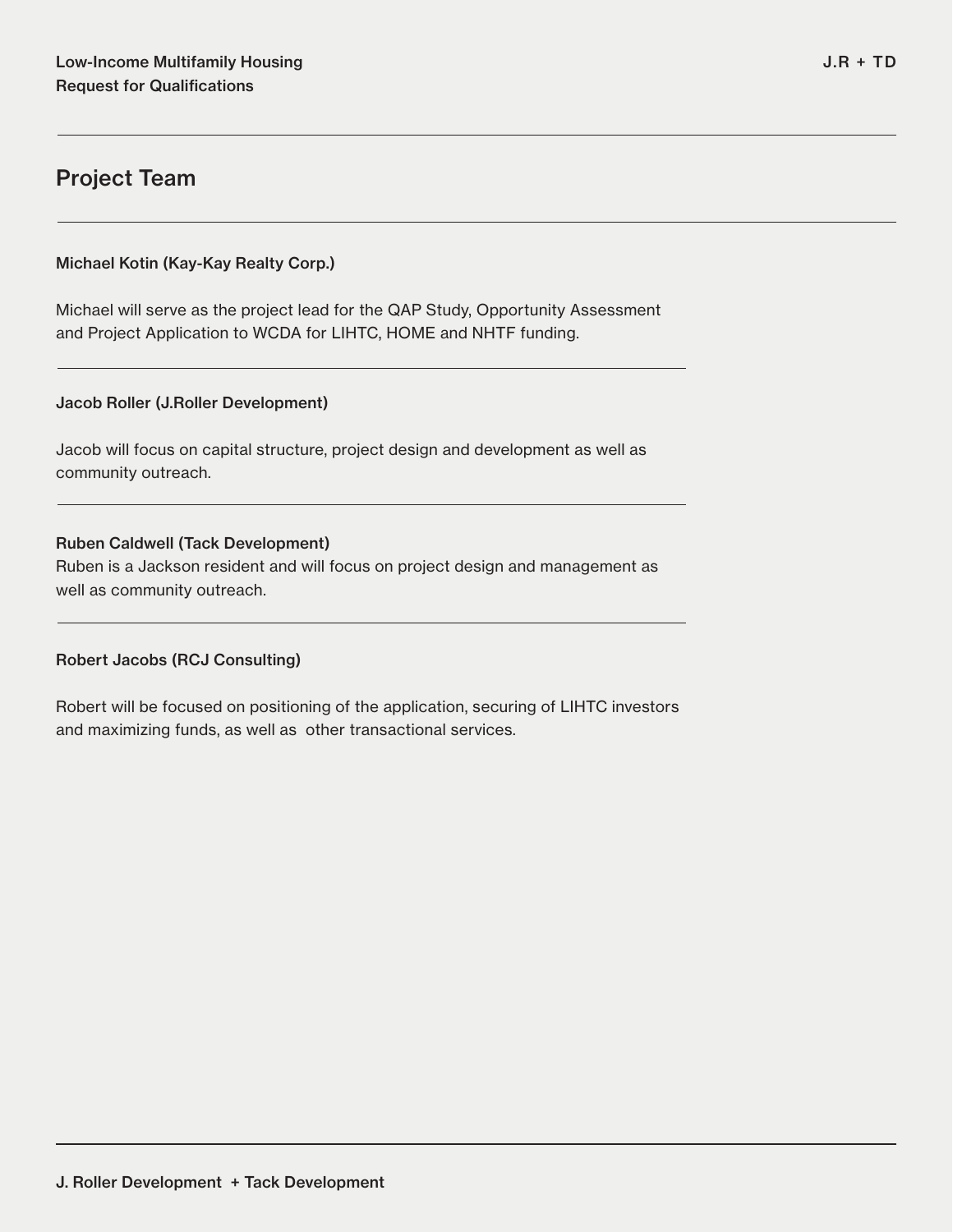Bio **Experience References**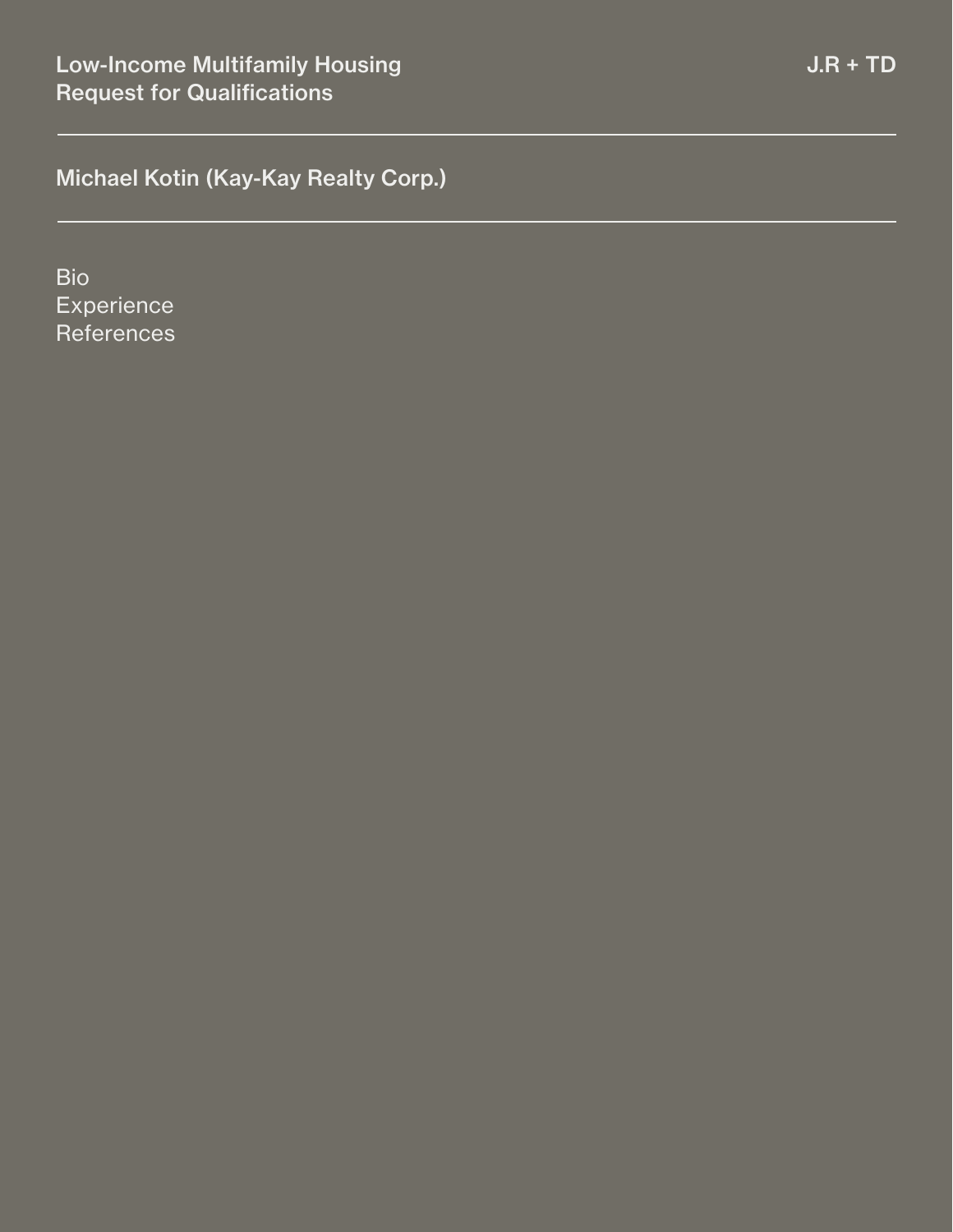## Kay-Kay Realty Corp.

Kay-Kay Realty Corp., an Arizona corporation, has been actively engaged in property and asset management since its inception in 1979. The firm is not involved in brokerage or development; operations are limited to third-party management and training engagements.

KKR is both a HUD approved property management firm and an Accredited Management Organization as certified by the Institute of Real Estate Management. Current clients include JPMorgan Chase Bank, U.S. Bancorp, U.S. Bank, SunAmerica, as well as several private investment partnerships.

KKR has particular expertise in the management and supervision of multifamily residential properties. KKR currently provides asset management or compliance management services to approximately 400 properties in 17 states. On-site management is currently available in Arizona, Oklahoma, New Mexico, Utah and Wisconsin.

Kay-Kay is not an arm of a development or brokerage firm and represents the sole livelihood of the two principals. All asset management and training services are handled by the firm's principals, a unique composition of two close professionals with complementary areas of expertise. Educational backgrounds in accounting, economics, finance, systems management, and property management complement business careers in the national real estate market.

In addition to on-site management, the firm's key personnel have extensive experience in leading training programs. Mike speaks regularly on LIHTC compliance issues to such notable organizations as MULTIHOUSING WORLD, IPED, the National Housing & Rehabilitation Association, and the National Council of State Housing Agencies. Michael and David both have taught real estate management classes to brokers and salespersons at various schools in Arizona.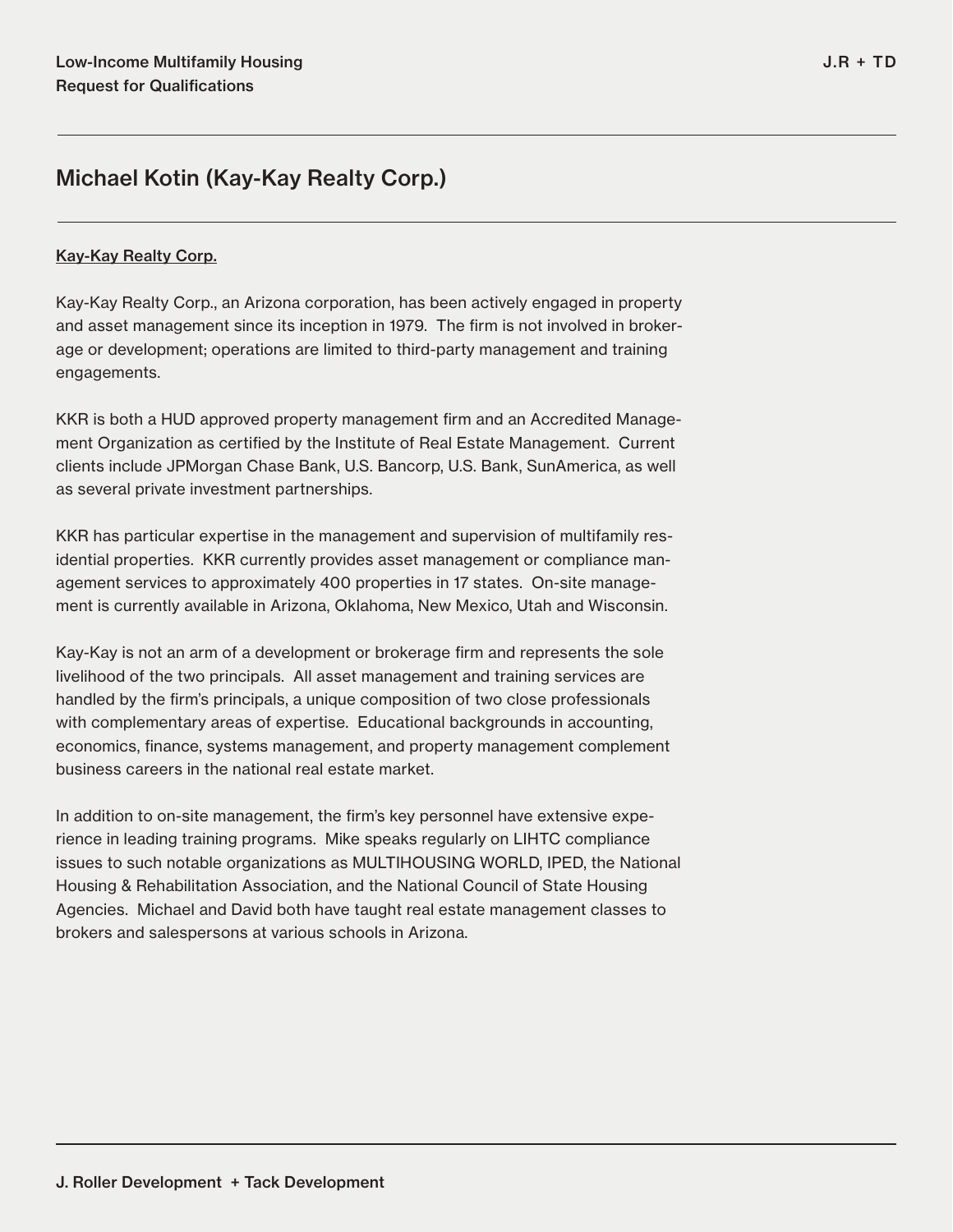## **Bio**

Michael Kotin, Principal, is a CPA and a licensed real estate broker with extensive tax and accounting expertise in real estate and Property Management. Mike is also an instructor in real estate in Arizona, teaching classes in Section 8 procedures, the Fair Housing Act, leasing, Low Income Housing Tax Credit compliance (including Housing Credit Certified Professional courses), and management best practices. Mike also travels extensively and is a regular speaker and contributor to Institute for Professional and Executive Development, National Housing & Rehabilitation Association, National Council of State Housing Agencies and other industry groups. He is widely acknowledged as an expert in tax credit, bond, and Rural Housing Service compliance administration.Agencies. Michael and David both have taught real estate management classes to brokers and salespersons at various schools in Arizona.

## **Accreditations**

- Arizona Society of Certified Public Accountants
- American Institute of Certified Public Accountants
- Licensed Real Estate Broker Arizona
- Enrolled to Practice Internal Revenue Service
- Institute of Real Estate Management Accredited Management Organization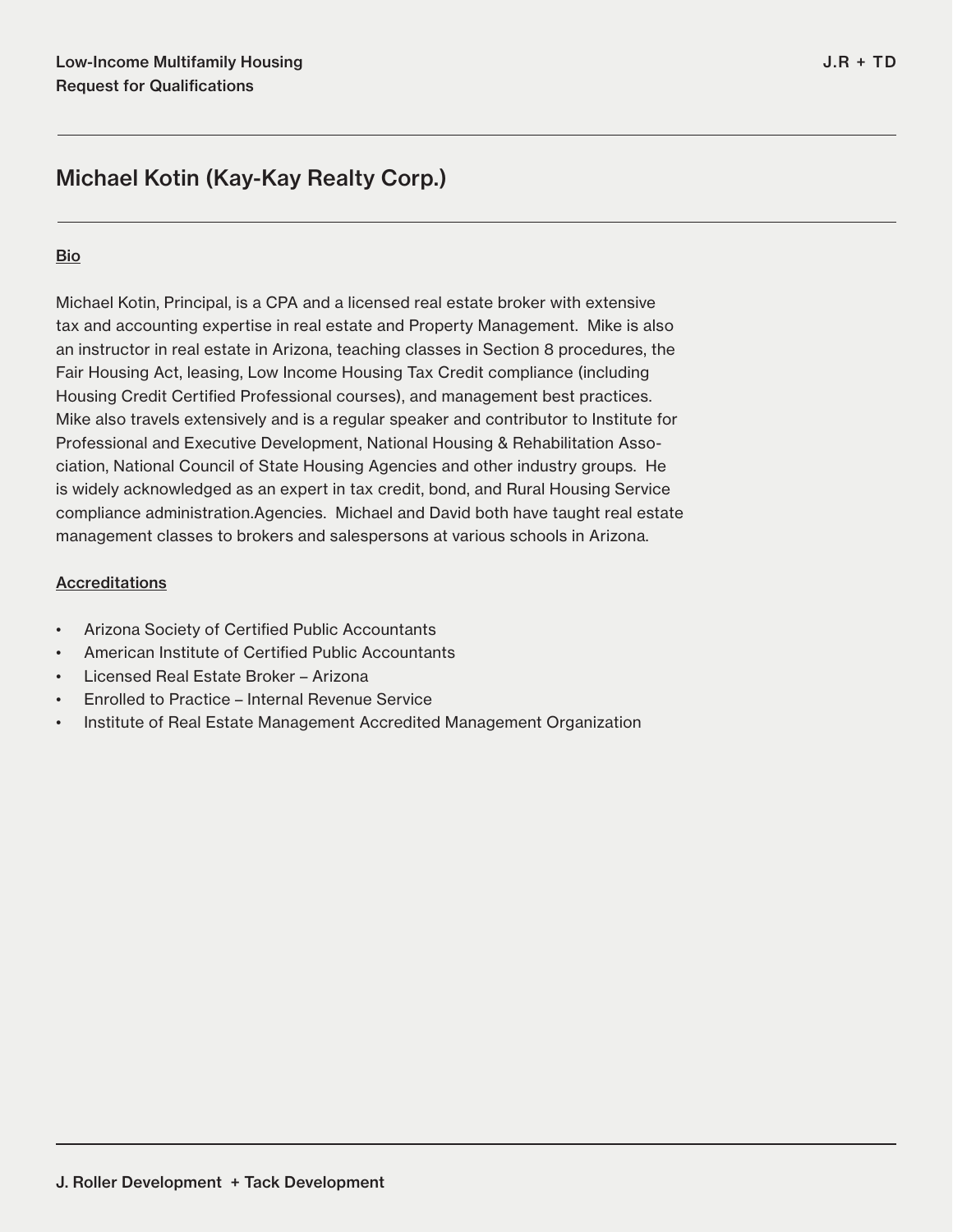**Experience** 



# **Management Experience: Communities Currently Managed**

| Community Name                                                         | Units | Type   | <b>Address</b>                                        |
|------------------------------------------------------------------------|-------|--------|-------------------------------------------------------|
| * Amber Pointe Apartments<br>(602) 296-5006 T<br>(602) 296-5881 F      | 56    | Senior | 4625 S. 7 <sup>th</sup> Avenue<br>Phoenix, AZ 85041   |
| Community Manager: Maria Olaguez                                       |       |        | amberpointe@kay-kay.biz                               |
| * Canyon Run Apartments<br>(928) 445-8963 T                            | 84    | Senior | 701 White Spar<br>Prescott, AZ 86303                  |
| (928) 445-8263 F                                                       |       |        | canyonrun@kay-kay.biz                                 |
| Community Manager: Linda Jo Safford                                    |       |        |                                                       |
| * Casamera Apartments<br>(505) 863-2700 T                              | 72    | Family | 350 S. Basilio Drive<br>Gallup, NM 87301              |
| (505) 863-2701 F                                                       |       |        | casamera@kay-kay.biz                                  |
| <b>Community Manager: Steve Palacios</b>                               |       |        |                                                       |
| * Center Ridge Apartments<br>(928) 474-9311 T<br>(928) 474-9690 F      | 48    | Family | 105 East Main Street<br>Payson, AZ 85541              |
| Community Manager: Chandy Cofferen                                     |       |        | centerridge@kay-kay.biz                               |
|                                                                        |       |        |                                                       |
| * Creekview Village Apartments<br>(928) 541-9960 T<br>(928) 445-8263 F | 78    | Family | 519 Miller Valley Road<br>Prescott, AZ 86301          |
| Community Manager: Briana Newcomer                                     |       |        | creekview@kay-kay.biz<br>Leasing Up Now               |
| * Crystal Pointe Apartments<br>(602) 971-9724 T<br>(602) 493-5657 F    | 191   | Family | 15826 N. 32 <sup>nd</sup> Street<br>Phoenix, AZ 85032 |
| Community Manager: Susana Soliz Sanchez                                |       |        | crystalpointe@kay-kay.biz                             |
| <b>Desert Leaf Apartments</b><br>(480) 834-2228 T<br>(480) 834-2071 F  | 20    | Family | 44 S. Horne Road<br>Mesa, AZ 85204                    |
| Community Manager: Jessica Patterson                                   |       |        | desertleaf@kay-kay.biz                                |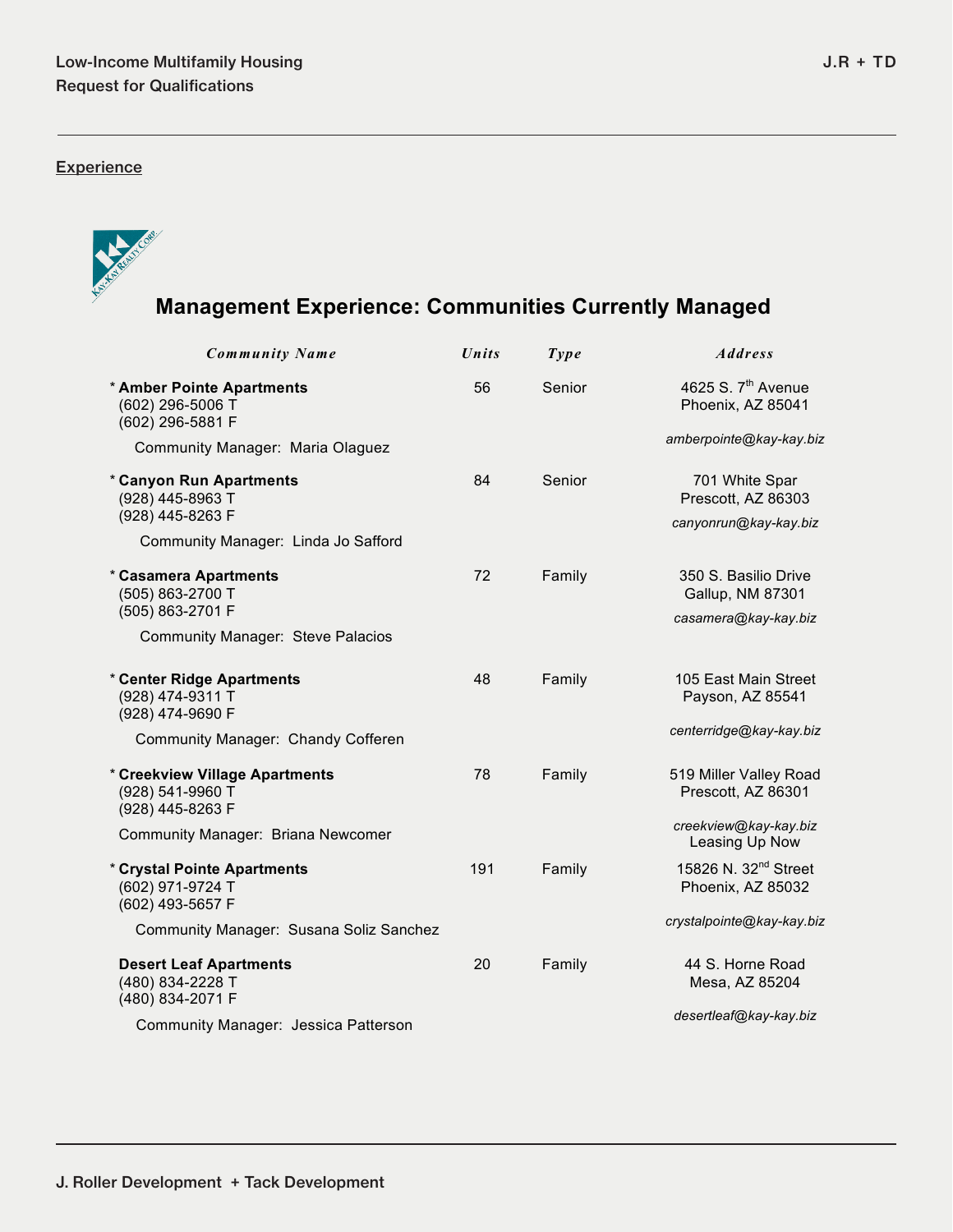|          | <b>Eagle Cove Apartments</b><br>(928) 333-3938 T<br>(928) 333-3950 F    | 48             | Family | 1856 E. Apache Drive<br>Eagar, AZ 85925             |
|----------|-------------------------------------------------------------------------|----------------|--------|-----------------------------------------------------|
|          | Community Manager: Amanda Love                                          |                |        | eaglecove@kay-kay.biz                               |
|          | * Erie Apartments                                                       | 6              | Family | 1101 W. Erie Street<br>Chandler, AZ 85225           |
|          | * Foster Park Apartments<br>(918) 968-0777 T<br>(918) 968-2787 F        | 20             | Family | 617 Staack<br>Stroud, OK 74079                      |
|          | Community Manager: Kathie Cron                                          |                |        | fosterpark@kay-kay.biz                              |
| $\star$  | <b>Four Hills Apartments</b><br>(575) 382-0500 T                        | 72             | Family | 2595 Mars Avenue<br>Las Cruces, NM 88012            |
|          | (575) 382-2005 F<br>Community Manager: Claudia Bedford                  |                |        | fourhills@kay-kay.biz                               |
|          | <b>Hayden Apartments</b>                                                | $\overline{7}$ | Family | 938 N. Hayden Road<br>Scottsdale, AZ 85257          |
|          | <b>Hayden Square Apartments</b><br>(928) 783-0554 T<br>(928) 376-7258 F | 94             | Family | 2100 S. Avenue A<br>Yuma, AZ 85364                  |
|          | Community Manager: Yanira Conde                                         |                |        | haydensquare@kay-kay.biz                            |
| $\ast$   | <b>Hidden Valley Village</b><br>(505) 632-0004 T<br>(505) 632-0098 F    | 60             | Family | 717 Ruth Lane<br>Bloomfield, NM 85364               |
|          | Community Manager: Lisa Langley                                         |                |        | hiddenvalley@kay-kay.biz                            |
|          | <b>Indigo Pointe Apartments</b><br>(602) 441-3347 T<br>(602) 441-3417 F | 72             | Family | 475 N. 43 <sup>rd</sup> Avenue<br>Phoenix, AZ 85009 |
|          | Community Manager: Andrea Robidoux                                      |                |        | indigopointe@kay-kay.biz                            |
| $^\star$ | La Mariposa Senior Villas<br>(928) 314-3344 T<br>(928) 314-3345 F       | 59             | Senior | 701 E. 24th Street<br>Yuma, AZ 85365                |
|          | Community Manager: Jasmin Serrato                                       |                |        | lamariposa@kay-kay.biz                              |
| $^\star$ | La Mesita Apartments<br>(480) 969-5233 T<br>(480) 833-0121 F            | 80             | Family | 2254 W. Main Street<br>Mesa, AZ 85201               |
|          | Community Manager: Bonita Frazier                                       |                |        | lamesita@kay-kay.biz                                |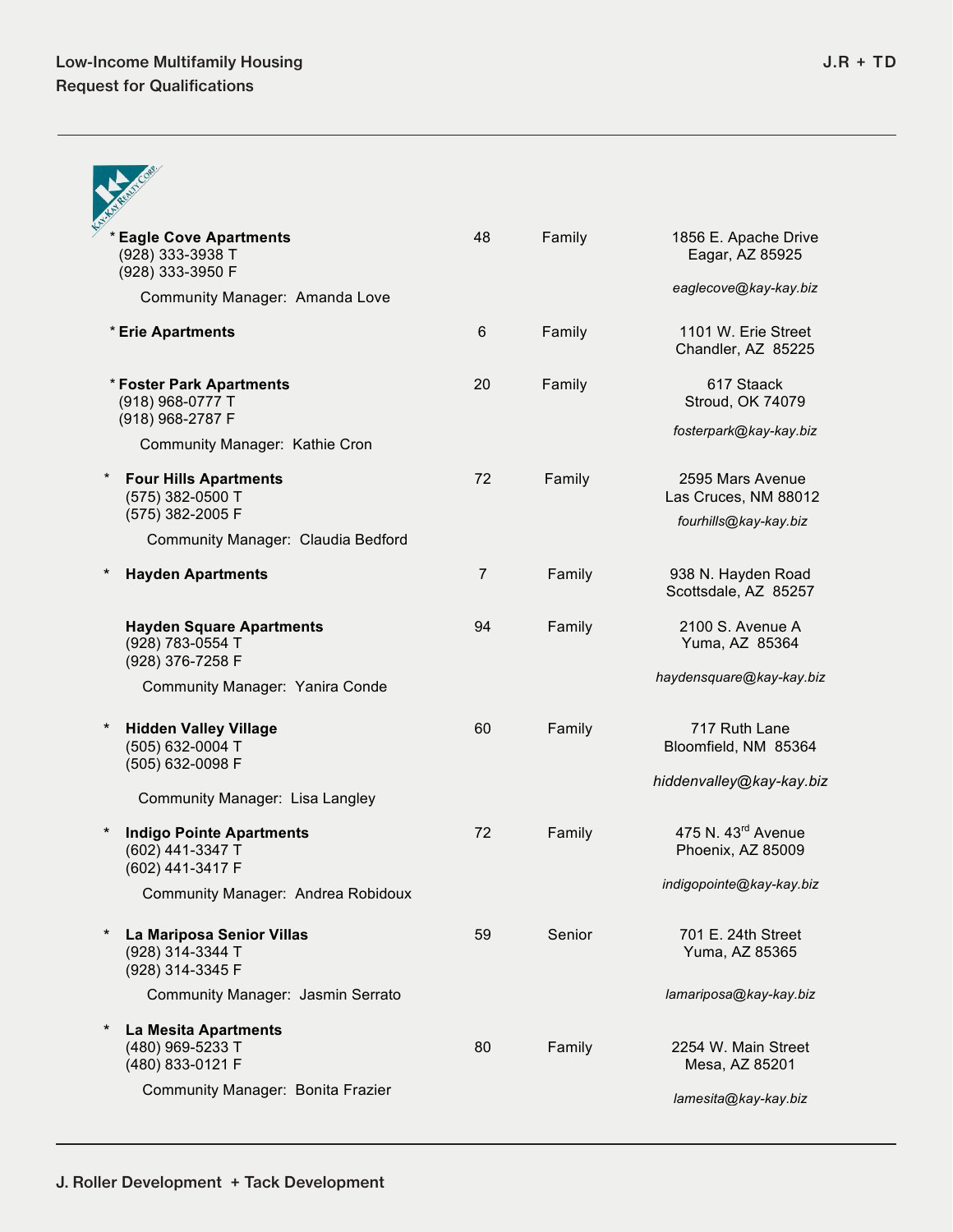|          | La Mesita Apartments Phase 3<br>(480) 969-5233 T<br>(480) 833-0121 F | 30  | Family | 2245 W. Ella Street, Bldg. C<br>Mesa, AZ 85201 |
|----------|----------------------------------------------------------------------|-----|--------|------------------------------------------------|
|          | Community Manager: Bonita Frazier                                    |     |        | lamesita@kay-kay.biz                           |
| $\ast$   | La Mirada Apartments<br>(928) 329-1473 T                             | 80  | Family | 3900 W. 22nd Lane<br>Yuma, AZ 85364            |
|          | (928) 329-1595 F<br>Community Manager: Rosa Valdez                   |     |        | lamirada@kay-kay.biz                           |
|          | La Posada Apartments<br>(928) 343-7844 T                             | 80  | Family | 1900 W. 30th Street<br>Yuma, AZ 85364          |
|          | (928) 343-7846 F<br>Community Manager: Adelina Zambrano              |     |        | laposada@kay-kay.biz                           |
| $^\star$ | La Posada II Apartments<br>(928) 343-7844 T                          | 64  | Family | 1980 W. 30th Street<br>Yuma, AZ 85364          |
|          | (928) 343-7846 F<br>Community Manager: Adelina Zambrano              |     |        | laposada@kay-kay.biz                           |
| $\ast$   | La Terraza Apartments<br>(505) 324-6201 T                            | 72  | Family | 900 Cannery Court<br>Farmington, NM 87401      |
|          | (505) 564-3792 F<br>Community Manager: Jessica Webb                  |     |        | laterraza@kay-kay.biz                          |
| $\ast$   | Lofts@10 Apartments<br>(602) 633-2712 T<br>(602) 687-9167 F          | 78  | Family | 2247 E. Van Buren Street<br>Phoenix, AZ 85006  |
|          | Community Manager: Michalle Spath                                    |     |        | lofts@kay-kay.biz                              |
| $^\star$ | <b>Los Altos Apartments</b><br>(575) 525-8535 T<br>(575) 525-8620 F  | 72  | Family | 2301 El Camino Real<br>Las Cruces, NM 88007    |
|          | Community Manager: Coy Green                                         |     |        | losaltos@kay-kay.biz                           |
| $\star$  | <b>Main Street Townhomes</b><br>(575) 769-2490 T<br>(575) 762-2959 F | 25  | Family | 3205 N. Main Street<br>Clovis, NM 88101        |
|          | Community Manager: Kathy Turner                                      |     |        | parkside@kay-kay.biz                           |
| $^\star$ | <b>Marble Canyon Manor</b><br>(928) 763-3434 T                       | 132 | Family | 1627 Mohave Drive<br>Bullhead City, AZ 86442   |
|          | (928) 704-0040 F<br>Community Manager: Fran Burdett                  |     |        | marblecanyon@kay-kay.biz                       |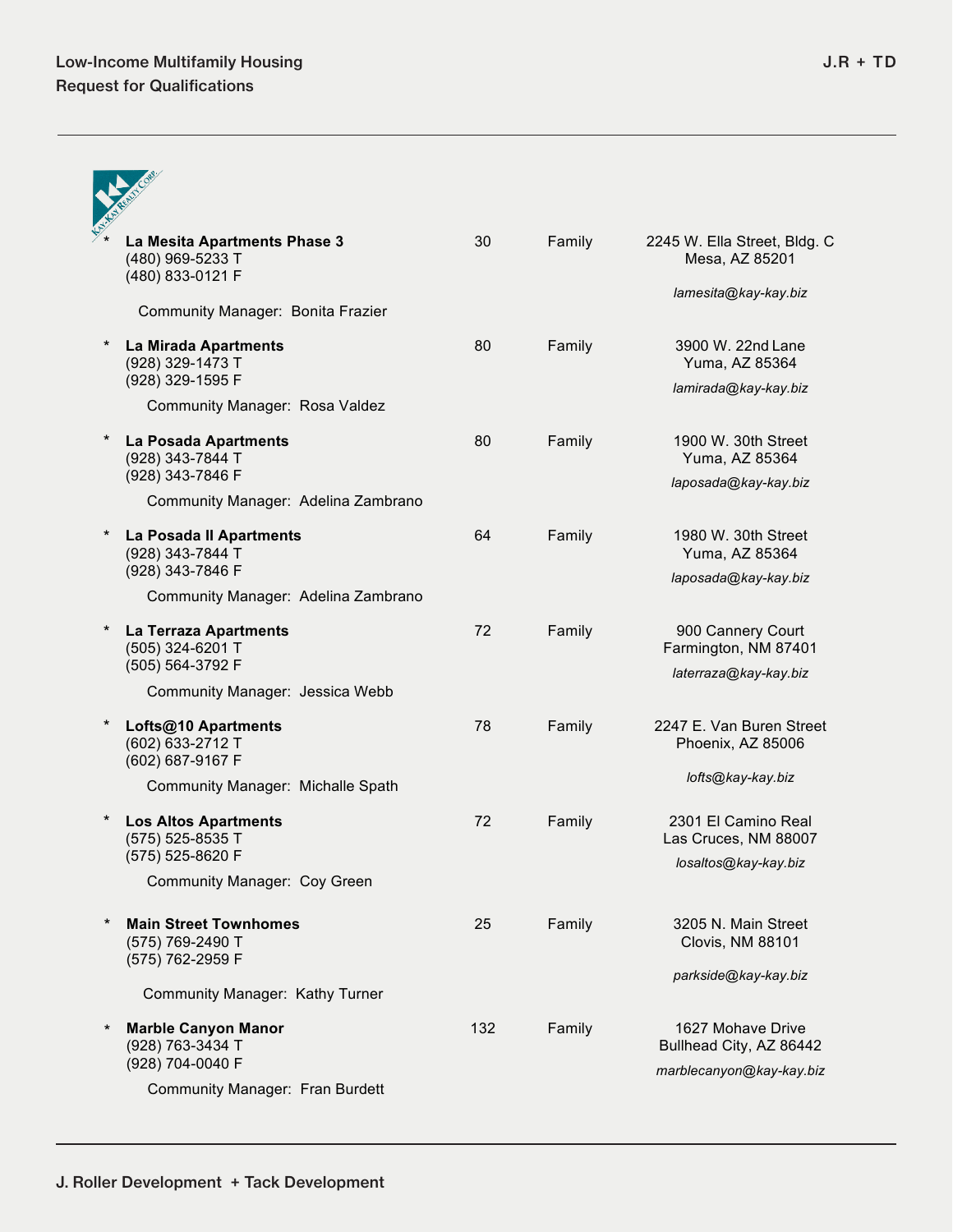|          | <b>Mesquite Village</b><br>(575) 769-2490 T<br>(575) 762-2959 F                | 20  | Family | 412 S. Avenue F<br>Texico, NM 88135                                          |
|----------|--------------------------------------------------------------------------------|-----|--------|------------------------------------------------------------------------------|
|          | Community Manager: Kathy Turner                                                |     |        | parkside@kay-kay.biz                                                         |
|          | Meridian@101 Apartments<br>(480) 247-9972 T                                    | 76  | Senior | 2148 E. Apache Blvd.<br>Tempe, AZ 85281                                      |
|          | (480) 718-5707 F                                                               |     |        | meridian@kay-kay.biz                                                         |
|          | Community Manager: Jessica Patterson                                           |     |        |                                                                              |
|          | <b>Mira Vista Villas</b><br>(575) 647-8444 T<br>(575) 647-8401 F               | 76  | Senior | 2141 Solano Drive<br>Las Cruces, NM 88001                                    |
|          | Community Manager: Isela Ruiz                                                  |     |        | miravista@kay-kay.biz                                                        |
|          | <b>Mountain View Senior Apartments</b><br>(575) 388-1214 T<br>(575) 388-4390 F | 69  | Senior | 1600 16 <sup>th</sup> Street<br>Silver City, NM 88061                        |
|          | Community Manager: Yvette Valenzuela                                           |     |        | mountainview@kay-kay.biz                                                     |
|          | <b>Parkside Village</b><br>(575) 769-2490 T<br>(575) 762-2959 F                | 42  | Family | 1100 Sycamore Street<br>Clovis, NM 88101                                     |
|          | Community Manager: Kathy Turner                                                |     |        | parkside@kay-kay.biz                                                         |
| $\ast$   | <b>Rio Viejo Apartments</b><br>(520) 325-5418 T<br>(520) 325-5419 F            | 100 | Family | 5418 South Park Avenue<br>Tucson, AZ 85706<br>rioviejo@kay-kay.biz           |
|          | Community Manager: Marcia Lopez                                                |     |        |                                                                              |
|          | <b>Saguaro Gardens</b><br>(520) 868-0648 T<br>(520) 868-0649 F                 | 72  | Family | 1501 S. Highway 79B<br>Florence, AZ 85132                                    |
|          | Community Manager: Jennifer Frazier                                            |     |        | saguaro@kay-kay.biz                                                          |
| $^\star$ | <b>San Tierra Apartments</b><br>(505) 438-4944 T<br>(505) 438-4400 F           | 86  | Family | 3991 Camino Juliana<br>Santa Fe, NM 87507<br>santierra@kay-kay.biz           |
|          | Community Manager: Sylvia Martinez                                             |     |        |                                                                              |
| *        | <b>Silver Cliffs Apartments</b><br>(575) 538-9000 T<br>(575) 538-9100 F        | 80  | Family | 1414 Little Walnut Road<br>Silver City, NM 88061<br>silvercliffs@kay-kay.biz |
|          | Community Manager: Olga Franco                                                 |     |        |                                                                              |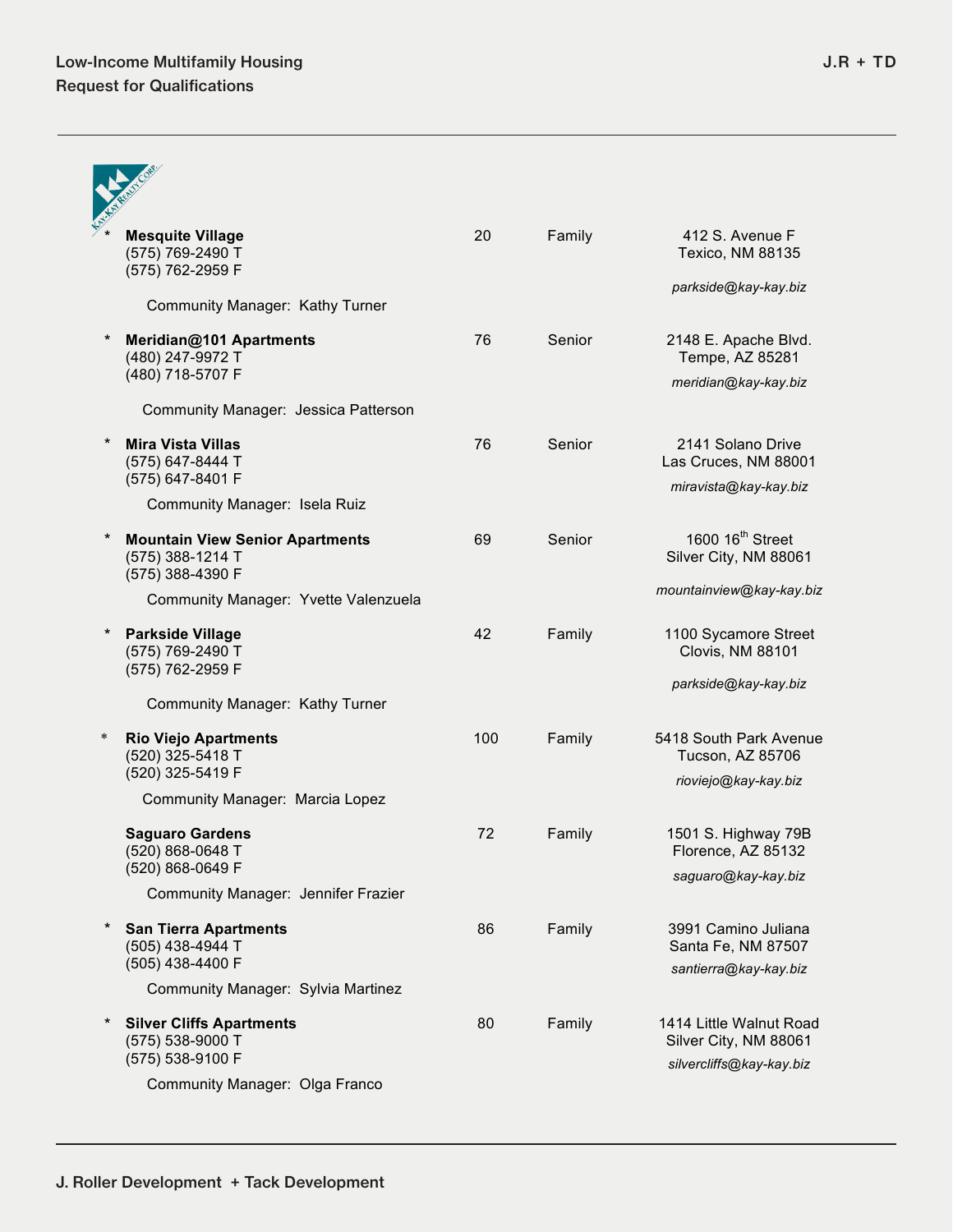|          | <b>Somerset Village</b><br>(928) 753-4007 T<br>(928) 753-4575 F          | 72  | Senior | 3150 Harrison Street<br>Kingman, AZ 86401                           |
|----------|--------------------------------------------------------------------------|-----|--------|---------------------------------------------------------------------|
|          | Community Manager: Shirley Kemper                                        |     |        | somerset@kay-kay.biz                                                |
| $\star$  | South 25th Place Apartments<br>(918) 681-4651 T<br>(918) 687-1584 F      | 24  | Family | 1201 South 25 <sup>th</sup> Place<br>Muskogee, OK 74401             |
|          | Community Manager: Kathie Cron                                           |     |        | south25thplace@kay-kay.biz                                          |
| $^\star$ | Summerhill Apts. I & II<br>(435) 703-9787 T<br>(435) 703-9761 F          | 48  | Family | 1279 W. 360 North<br>St. George, UT 84770                           |
|          | Community Manager: Mela Tulele                                           |     |        | summerhill@kay-kay.biz                                              |
|          | <b>Terracina Apartments</b><br>(928) 539-0517 T<br>(928) 539-0543 F      | 80  | Family | 1850 S. Avenue B<br>Yuma, AZ 85364                                  |
|          | Community Manager: Jacky Madrid                                          |     |        | terracina@kay-kay.biz                                               |
| $^\star$ | <b>The Revello</b><br>(602) 334-1015 T<br>(602) 607-5265 F               | 76  | Senior | 1600 W. Camelback Road<br>Phoenix, AZ 85015                         |
|          | Community Manager: Jerry McNally                                         |     |        | revello@kay-kay.biz<br>Leasing Up Now                               |
| $^\star$ | <b>Timberstone Apartments</b><br>(928) 437-3983 T<br>(928) 532-0281 F    | 80  | Family | 100 W. Cooley Street<br>Show Low, AZ 85901                          |
|          | Community Manager: Lena Dorrel                                           |     |        | timberstone@kay-kay.biz                                             |
| $^\star$ | <b>Timberstone Apartments II</b><br>(928) 437-3983 T<br>(928) 532-0281 F | 56  | Family | 100 W. Cooley Street<br>Show Low, AZ 85901                          |
|          | Community Manager: Lena Dorrel                                           |     |        | timberstone@kay-kay.biz                                             |
| $^\star$ | <b>Tres Santos Apartments</b><br>(505) 988-2846 T<br>(505) 988-2246 F    | 136 | Family | 1899 Pacheco Street<br>Santa Fe, NM 87505<br>tressantos@kay-kay.biz |
|          | Community Manager: Malakiah Romero                                       |     |        |                                                                     |
| $^\star$ | <b>Trillium Homes</b><br>(608) 233-7990 T<br>(608) 233-7995 F            | 51  | Family | 2 Craig Avenue<br>Madison, WI 53705                                 |
|          | Community Manager: Rapunzel Abanathy                                     |     |        | trillium@kay-kay.biz                                                |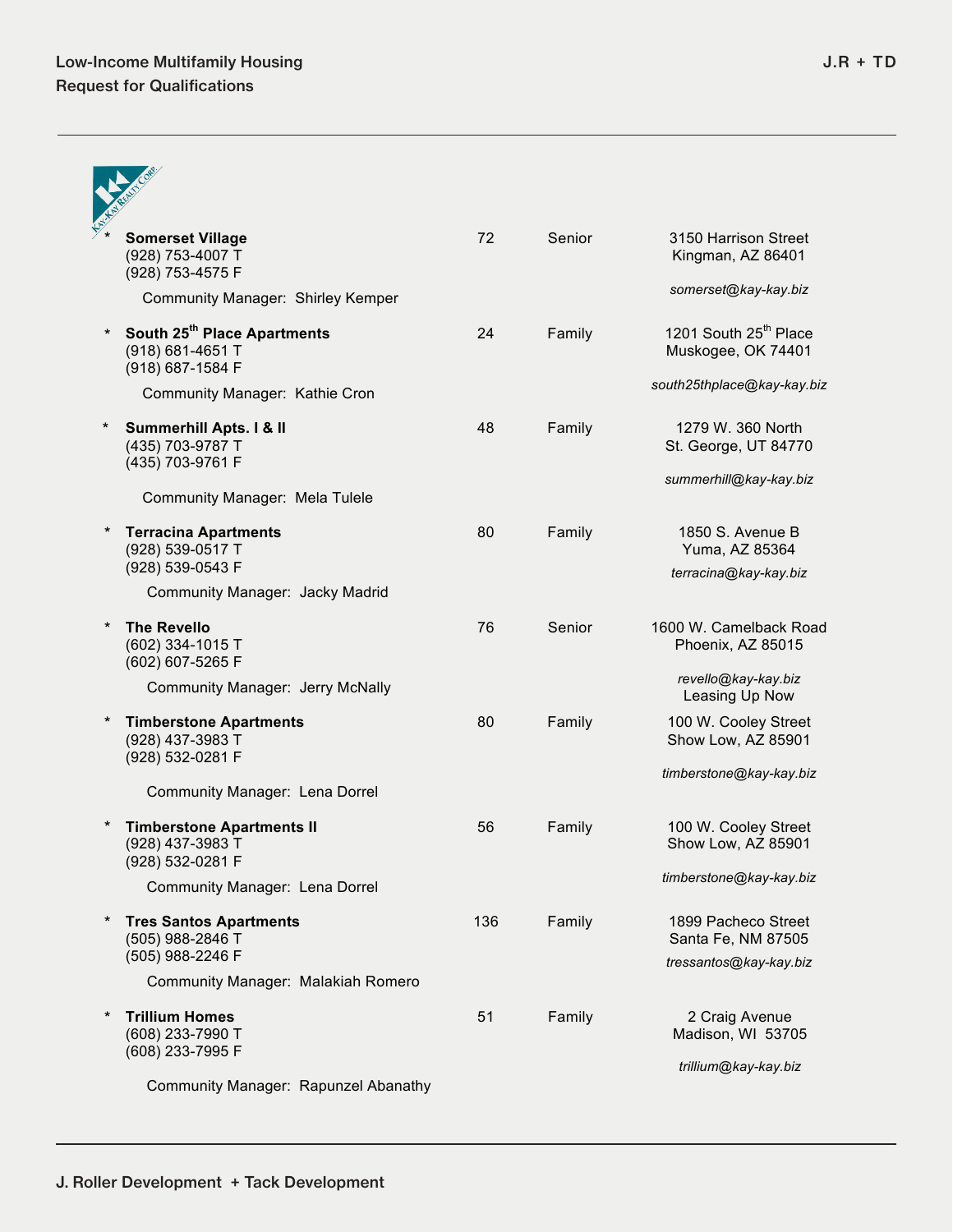| <b>Ventana Cove Apartments</b><br>(505) 865-5858 T<br>(505) 865-9990 F                                          | 72 | Family | 450 Los Cerritos Road<br>Los Lunas, NM 87031                                   |
|-----------------------------------------------------------------------------------------------------------------|----|--------|--------------------------------------------------------------------------------|
| Community Manager: Linda Rateliff                                                                               |    |        | ventanacove@kay-kay.biz                                                        |
| <b>Villa Nueva Apartments</b><br>(928) 329-8002 T<br>(928) 376-0664 F<br>Community Manager: Annakaren Reyes     | 80 | Family | 750 S. 15th Avenue<br>Yuma, AZ 85364<br>villanueva@kay-kay.biz                 |
| <b>Villa Serena Apartments</b><br>(928) 376-0407 T<br>(928) 376-0408 F<br>Community Manager: Marta Garcia       | 80 | Family | 2351 S. 37th Avenue<br>Yuma, AZ 85364<br>villaserena@kay-kay.biz               |
| <b>Washington Pointe Apartments</b><br>(602) 253-3400 T<br>(602) 253-0068 F<br>Community Manager: Maria Olaguez | 54 | Senior | 1555 E. Washington Street<br>Phoenix, AZ 85034<br>washingtonpointe@kay-kay.biz |
|                                                                                                                 |    |        | * TAX CREDIT COMMUNITY                                                         |

*Current Unit Count:* **3,230**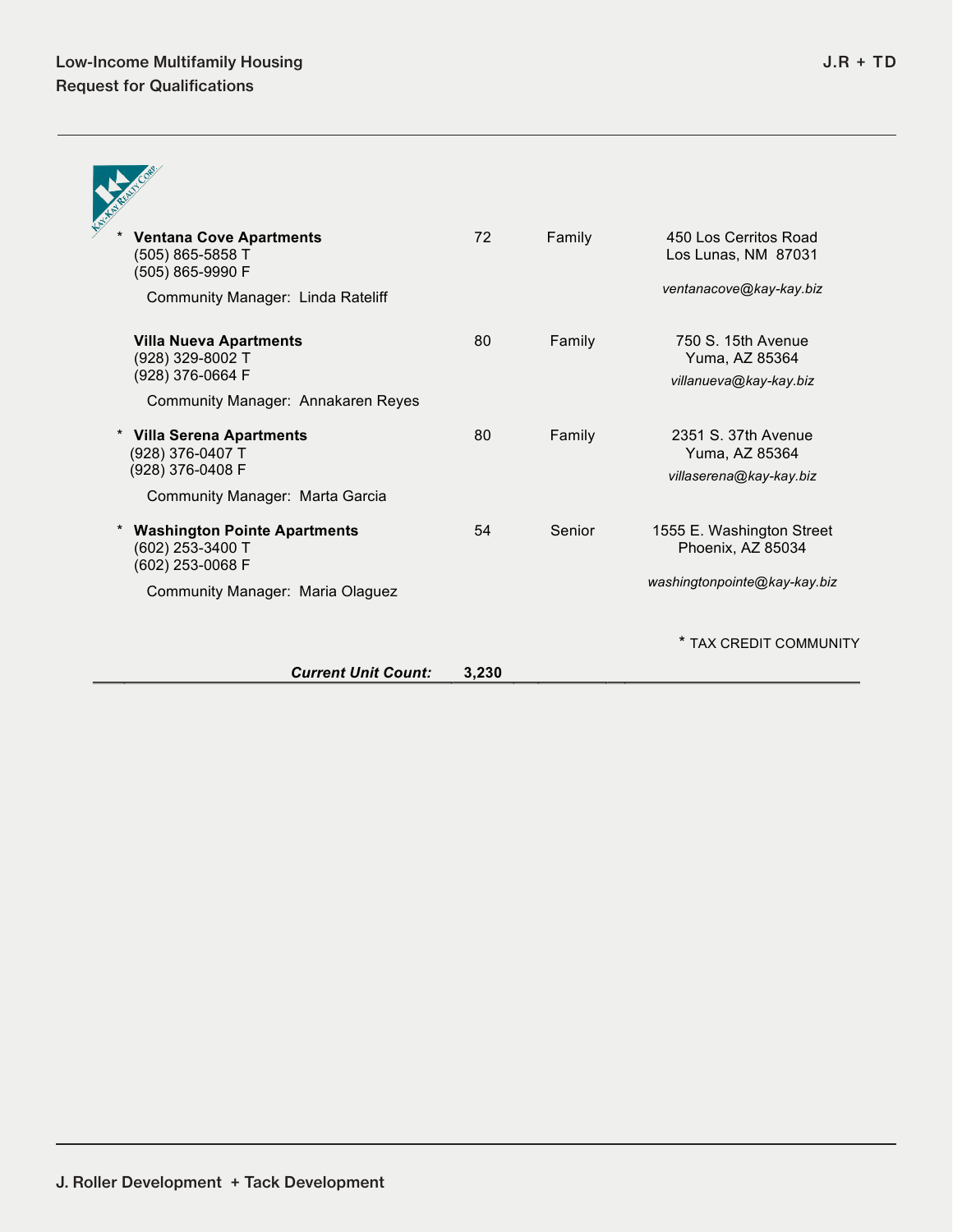



# **Management Experience: Communities Previously Managed**

| <b>Community Name</b>                         | <b>Units</b> | Location                 |
|-----------------------------------------------|--------------|--------------------------|
| * Ajo Homes                                   | 5            | Ajo, AZ                  |
| * Bella Vista                                 | 14           | Tucson, AZ               |
| <b>Bella Vita</b>                             | 148          | <b>Bullhead City</b>     |
| * Brighton Place Apartments                   | 80           | Phoenix, AZ              |
| * Cabbage Alley Apartments                    | 56           | New Orleans, LA          |
| * Canyon Walk Apartments                      | 156          | <b>Bullhead City, AZ</b> |
| * Casa Cibola Apartments                      | $\,8\,$      | Scottsdale, AZ           |
| Catalina Village                              | 152          | Yuma, AZ                 |
| * Chandler Terrace Apartments                 | 16           | Chandler, AZ             |
| * Colonia Del Rey Apartments                  | 60           | Chandler, AZ             |
| * Colony Townhomes                            | 28           | Chandler, AZ             |
| * Coolidge Station                            | 24           | Coolidge Station, AZ     |
| <b>Coral Gardens Apartments</b>               | 118          | Phoenix, AZ              |
| * Covington Place                             | 400          | St. Louis, MO            |
| * Delavan Townhomes                           | 51           | Kansas City, KS          |
| * Desert Palms Apartments                     | 96           | Mesa, AZ                 |
| * Downing Square Apartments                   | 50           | Denver, CO               |
| * Elwood Homes                                | 25           | Elwood, KS               |
| * Faith House (Women=s Crisis Center)         | 16           | Glendale, AZ             |
| * Flores Apartments                           | 10           | Tucson, AZ               |
| * Glenn Verde Apartments                      | 24           | Tucson, AZ               |
| * Harry Clark Residential Center              | 24           | Mammoth, AZ              |
| * Johnson Square Apartments                   | 180          | Milwaukee, WI            |
| *** Kachina Apartments                        | 96           | Casa Grande, AZ          |
| * King's Court                                | 18           | Springfield, IL          |
| * Kingman Place                               | 24           | Bullhead City, AZ        |
| La Serena Apartments                          | 160          | Tempe, AZ                |
| La Terraza                                    | 160          | Phoenix, AZ              |
| * Lincoln School Historic Apartments (senior) | 64           | Racine, WI               |
| <b>Manor Apartments</b>                       | 54           | Phoenix, AZ              |
| Maya Condominiums                             | 332          | Scottsdale, AZ           |
| * Maysville High School Apartments            | 30           | Maysville, KY            |
| * McKnight Senior Village                     | 110          | Las Vegas, NV            |
| <b>Melrose Villas</b>                         | 83           | Phoenix, AZ              |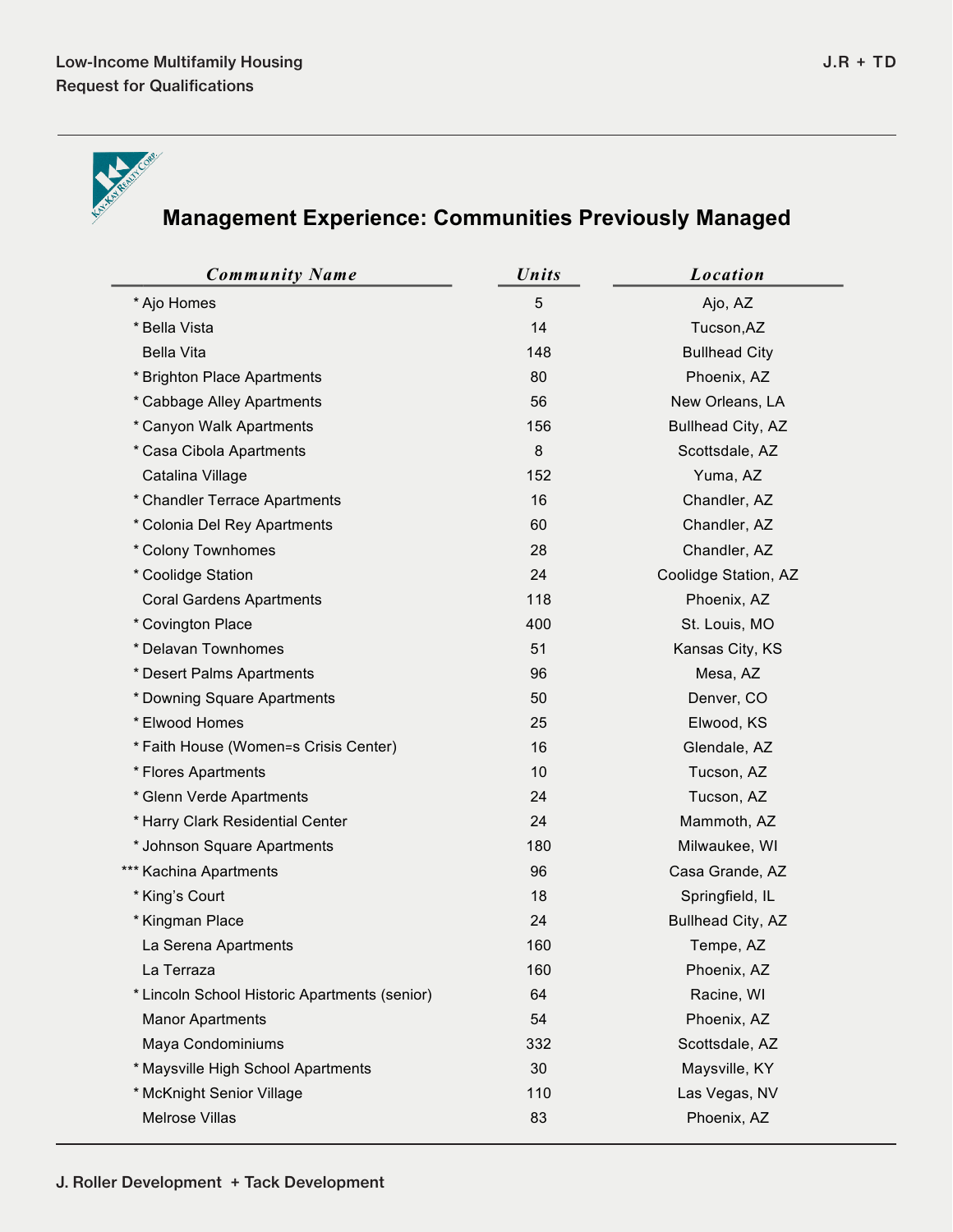

| * Miracle Point Apartments          | 40  | Tucson, AZ          |
|-------------------------------------|-----|---------------------|
| Missouri Crossing                   | 108 | Phoenix, AZ         |
| * Palm Cove Apartments              | 76  | Mesa, AZ            |
| * Palm Oasis Apartments             | 157 | Phoenix, AZ         |
| * Palm Terrace Apartments           | 180 | Chandler, AZ        |
| The Palms                           | 16  | Scottsdale, AZ      |
| * The Palms (co-managed)            | 288 | New Orleans, LA     |
| ** Paradise Harbor Apartments       | 60  | Phoenix, AZ         |
| * Parkcrest Village Apartments      | 80  | Kingman, AZ         |
| * Pickwick Plaza Apartments         | 233 | Kansas City, MO     |
| <b>Pinchot Towers</b>               | 104 | Phoenix, AZ         |
| * Rally Point Apartments            | 30  | Tucson, AZ          |
| * Roeser Senior Village             | 80  | Phoenix, AZ         |
| San Jose at Maddox Estates          | 60  | Eloy, AZ            |
| * Scottsdale Cheery Lynn Apartments | 8   | Scottsdale, AZ      |
| * Scottsdale Palm Villas            | 9   | Scottsdale, AZ      |
| Scottsdale Villas Apartments        | 96  | Scottsdale, AZ      |
| <b>Shelby=s Creek Apartments</b>    | 296 | Las Vegas, NV       |
| <b>Silver Mesa Apartments</b>       | 96  | Casa Grande, AZ     |
| * Sonoma Palms                      | 238 | Las Vegas, NV       |
| Sonoran Ridge Apartments            | 78  | Tempe, AZ           |
| * Spring Meadows Apartments         | 84  | Springfield, IL     |
| **** Spring Valley Manor            | 20  | Mayer, AZ           |
| * Spring Valley Terrace             | 20  | Mayer, AZ           |
| * St. Theresa Apartments            | 80  | Baton Rouge, LA     |
| * Stanford Court Apartments         | 436 | Phoenix, AZ         |
| * Storacle Point Apartments         | 66  | Tucson, AZ          |
| * Sueno Nuevo Apartments            | 17  | Tucson, AZ          |
| * Sun River Apartments              | 48  | Edwardsville, KS    |
| <b>Sundowner Apartments</b>         | 156 | Phoenix, AZ         |
| * Sunnyside Pointe Villas           | 90  | Tucson, AZ          |
| * Sunnyside Pointe Villas II        | 92  | Tucson, AZ          |
| * Sunrise Senior Village            | 90  | Las Vegas, NV       |
| The Village at Lindsay Park         | 256 | Mesa, AZ            |
| * West Point Apartments             | 50  | Tucson, AZ          |
| * Whispering Palms                  | 208 | North Las Vegas, NV |
|                                     |     |                     |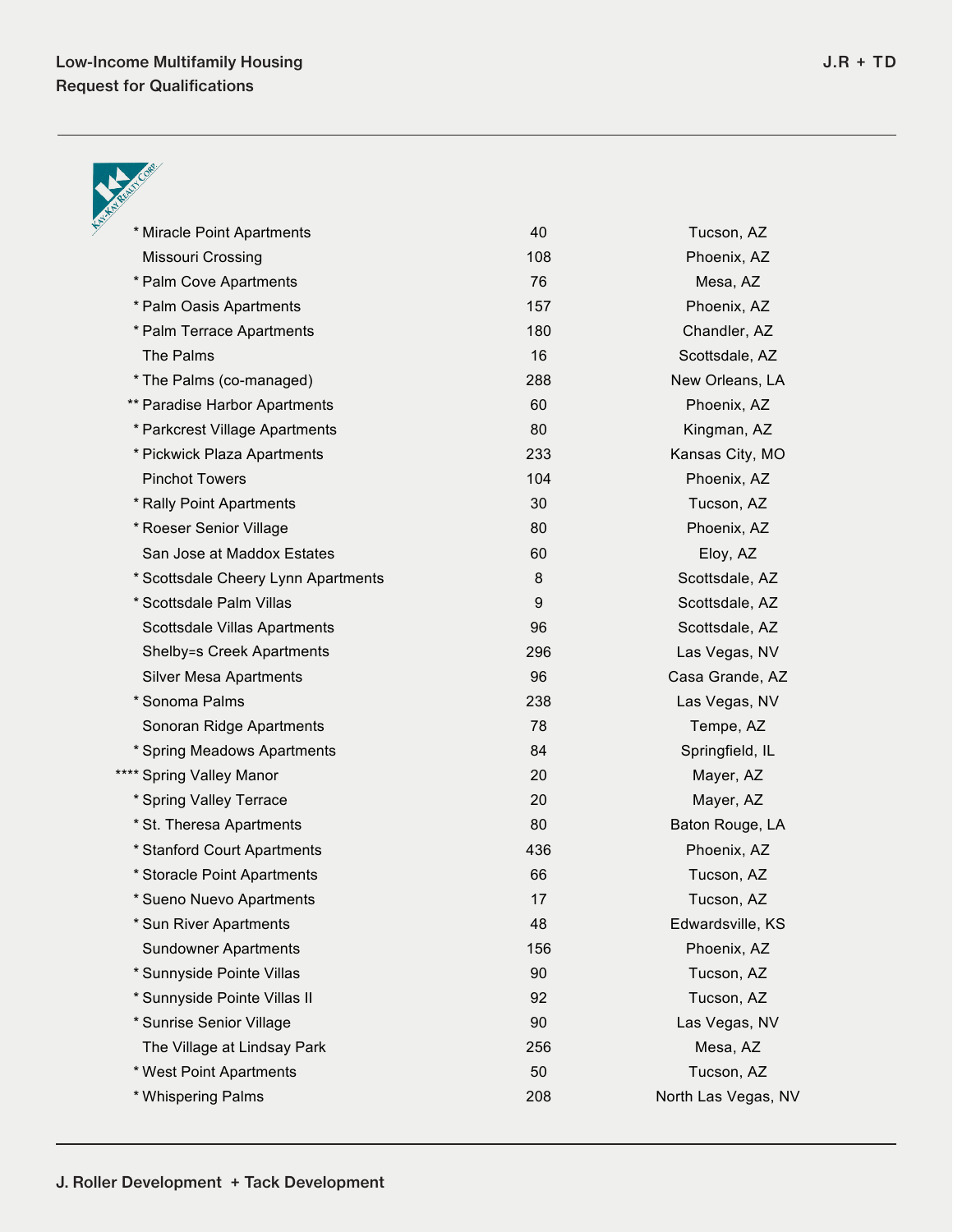

\* TAX CREDIT COMMUNITY \*\* SECTION 8 \*\*\* SECTION 8 & 515 \*\*\*\* 202

## **Major LIHTC Consulting Contracts**

Sun America Affordable Housing Partners, Inc.

JPMorgan Chase (Banc One) Community Development Corp.

Raymond James Tax Credit Funds

Mountain Plains Equity Fund

Red Capital Group

U. S. Bancorp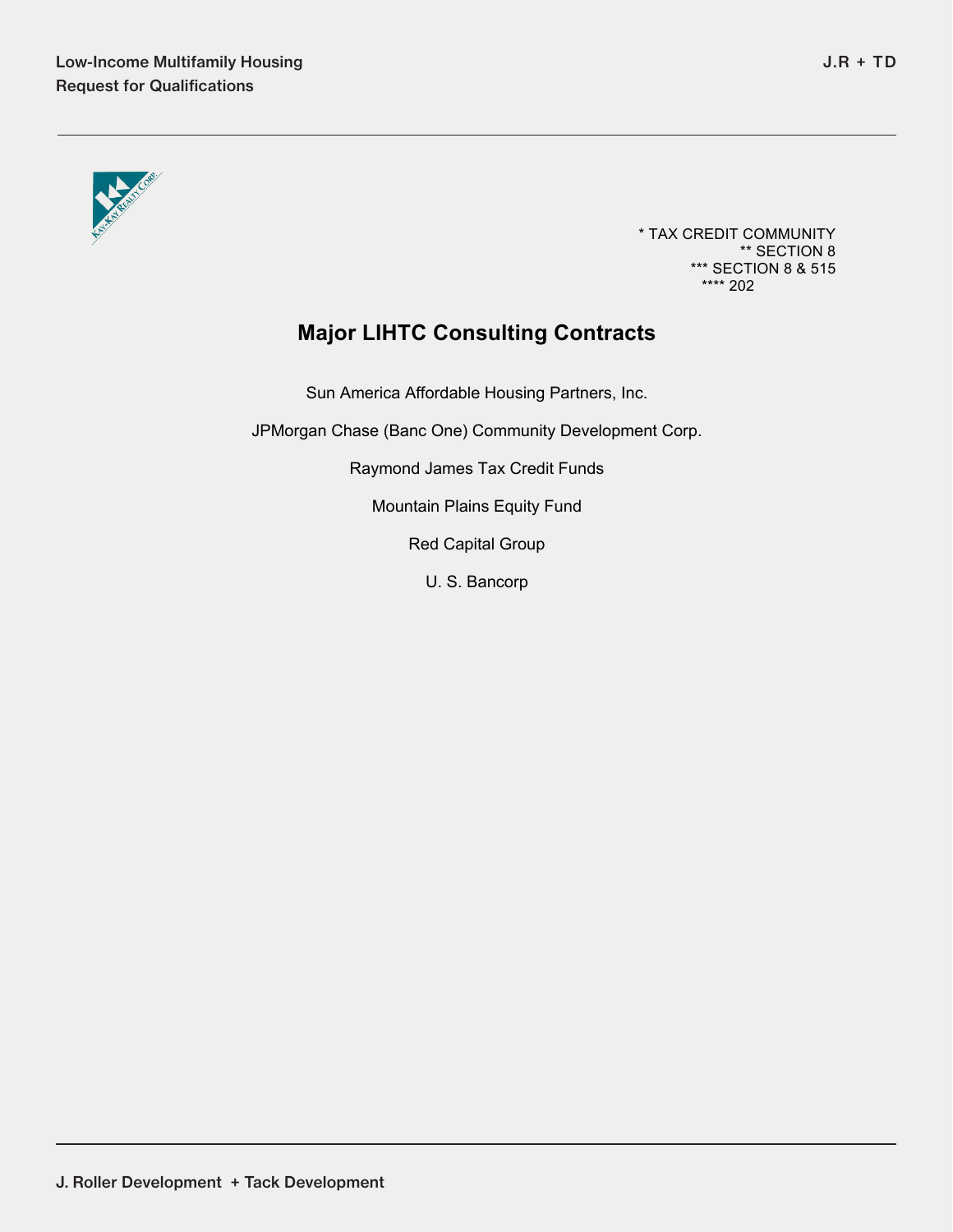## **References**

- Mr. James E. Christensen, President/CEO Gateway Bank 6860 E. Warner Road Mesa, AZ 85212 (480) 358-1000, ext. 205 O (480) 357-9000 F (480) 292-5527 C jamesc@gcbaz.com
- Scott M. Clark, Esq. Scott M. Clark PC 4222 E. Thomas Road, Suite 230 Phoenix, AZ 85018 (602) 957-7877 O (602) 957-7876 F scott@scottclarklaw.com
- Tyler Gibbs, Partner, Novogradac & Company, 4000 Town Center, Suite 1400 Southfield, MI, 48075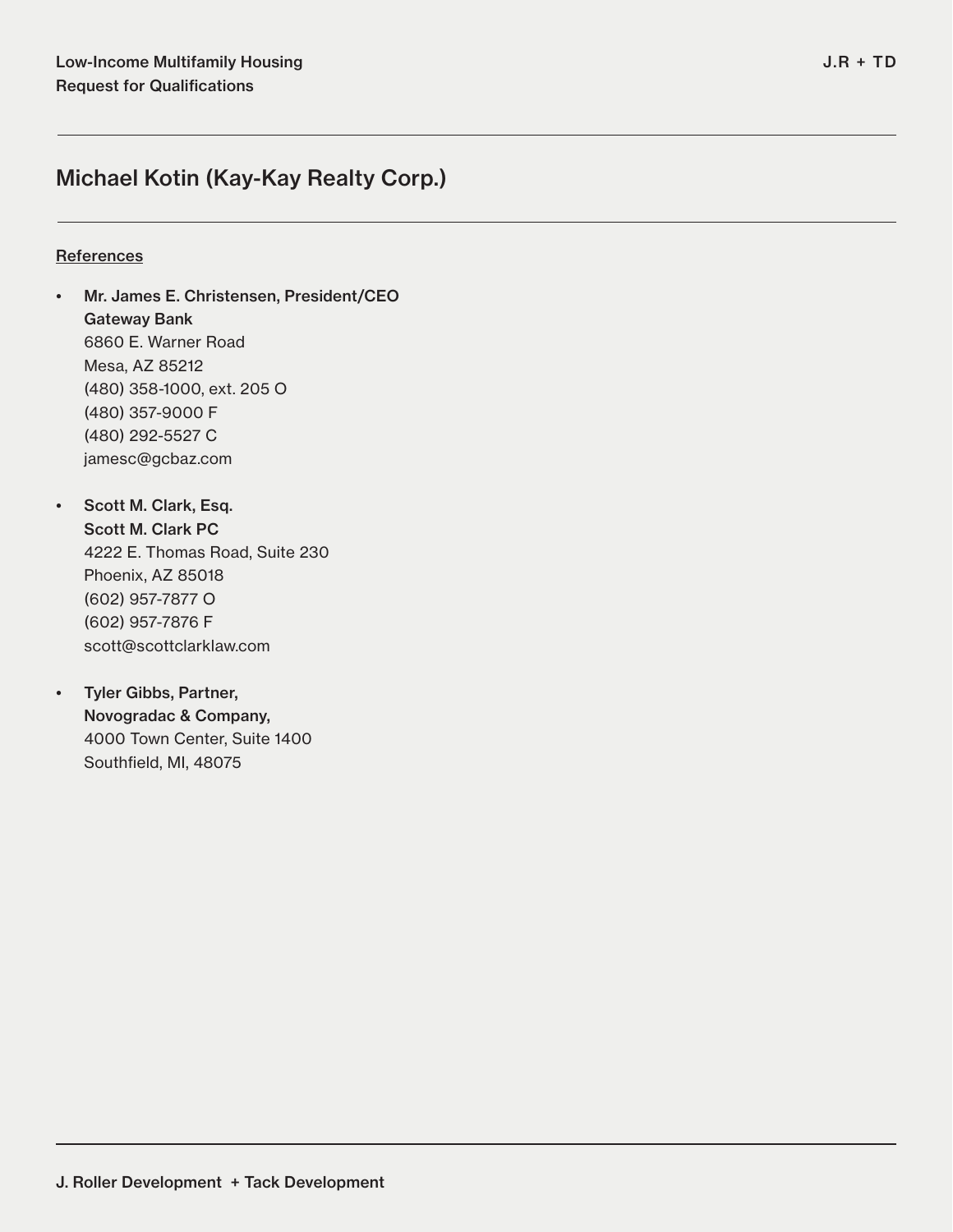Bio **Experience References**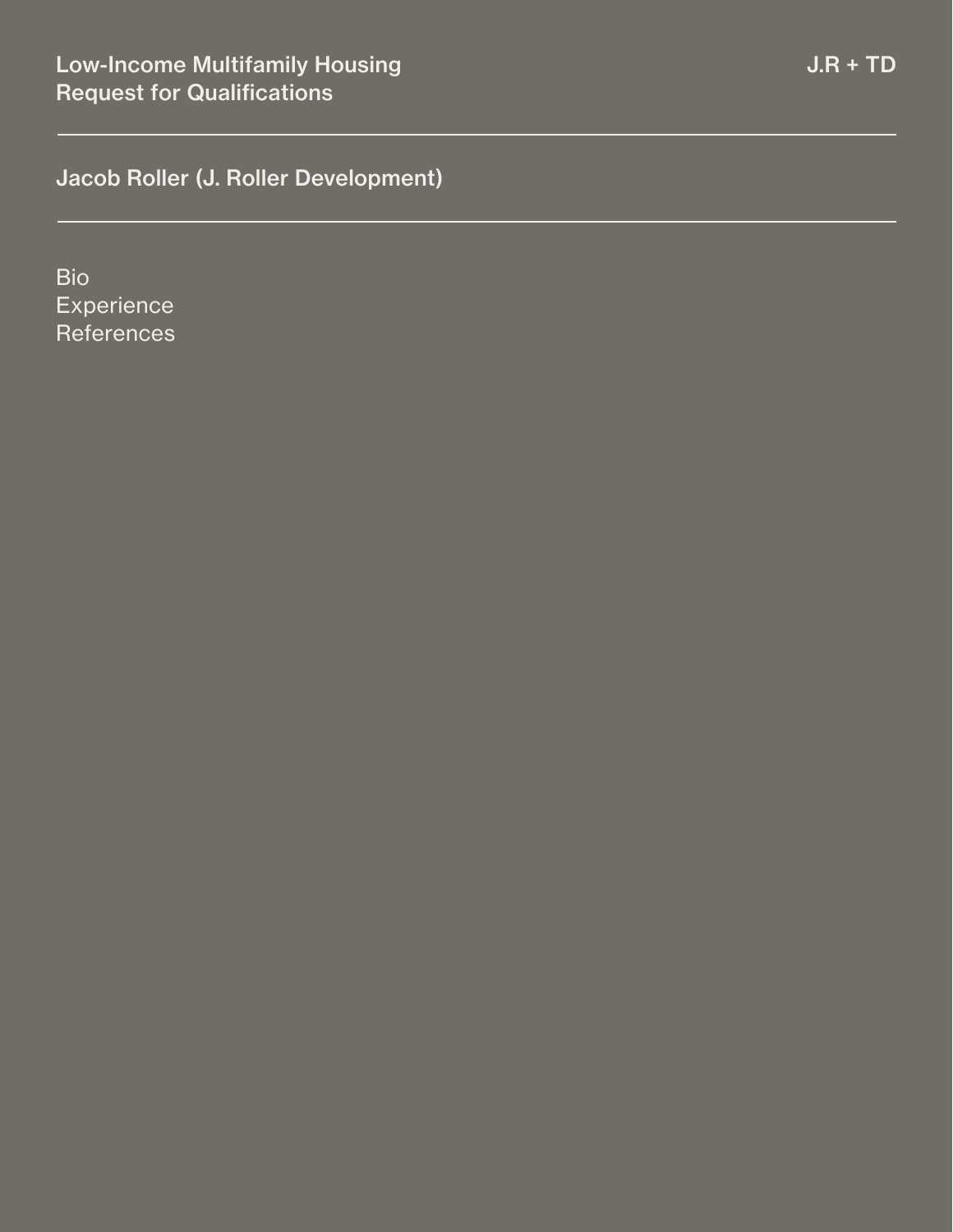## **Bio**

Jacob Roller was born and raised in Philadelphia and has been a real estate entrepreneur for over 16 years with expertise in urban redevelopment, multifamily and mixed use developments, as well as intimate knowledge of how to source and structure alternative capital stacks using grants, tax credits and more. He has developed, leased and managed over 300 units, 400k SF and \$70mm of total investment. Previously, Mr. Roller co-founded MMPartners, LLC in 2008 with the goal of comprehensively redeveloping the Brewerytown neighborhood of Philadelphia through a combination of residential, multi-family, mixed use and commercial real estate. Prior to forming MMPartners, Mr. Roller developed infill real estate opportunities under the name Addison Development, concentrating on the Poplar to Girard corridor in the Fairmount, Brewerytown, and Francisville neighborhoods, as well as projects in Center City Philadelphia. Mr. Roller first entered the development field while working for Tower Investments, Inc., where he worked on all aspects of Tower's large-scale commercial and residential redevelopment plan for the Northern Liberties neighborhood of Philadelphia. In addition, Mr. Roller was involved with the property management and leasing of Tower Investments' commercial developments on Columbus Boulevard. Mr. Roller left Tower Investments for Prague, Czech Republic, where he provided real estate brokerage services to Prague's lucrative foreign market.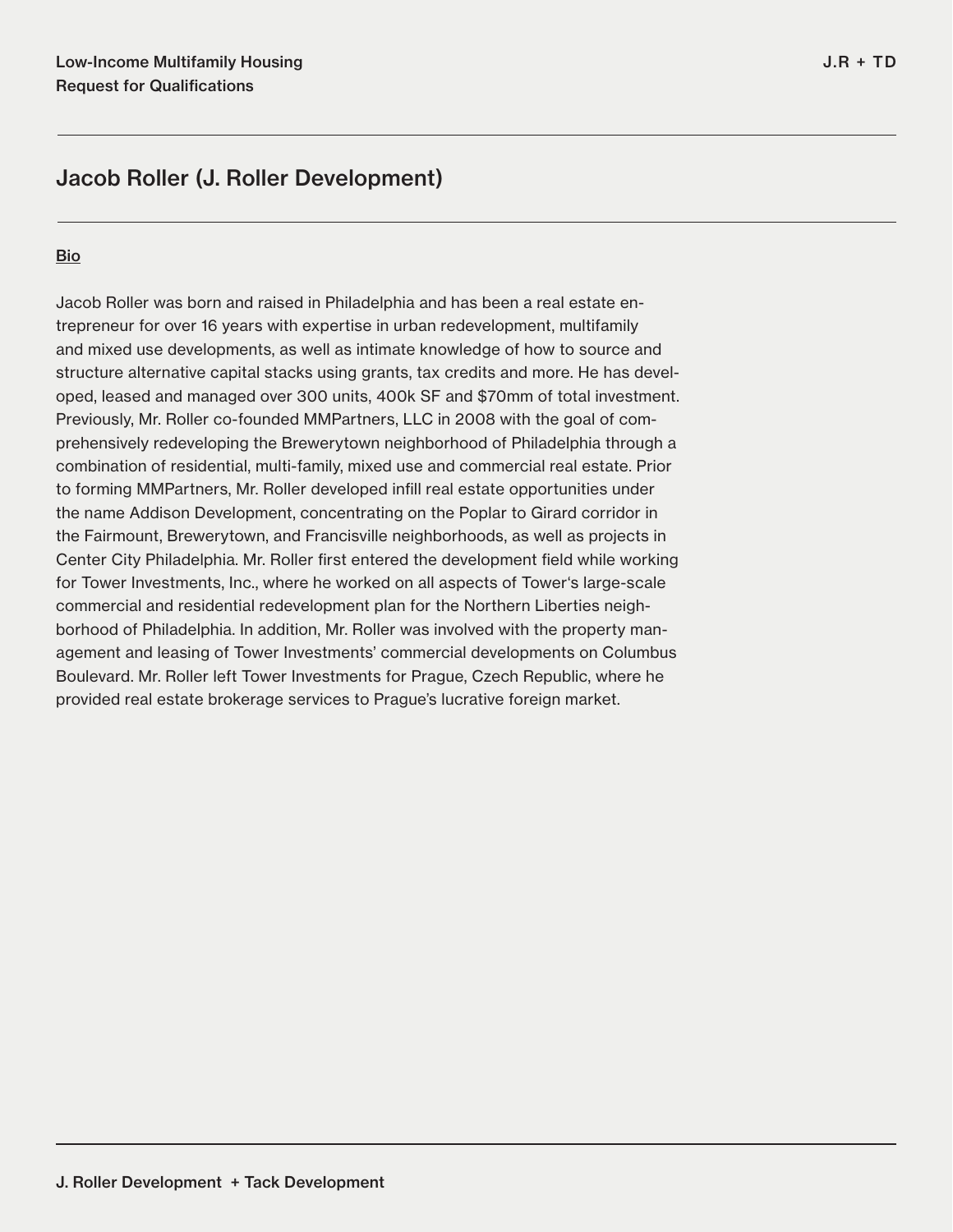## **Experience**

## LIV, Philadelphia

LIV is a 9 unit, 20k SF high end condominium project consisting of 2 buildings and 5 parking spaces, located in the Queen Village neighborhood of Philadelphia, constructed in 2019 with a total project cost of \$6.5 million.

## Portico Place, Philadelphia

Portico Place is a 10 unit and 15k square foot historic building that was repositioned by J. Roller Development with a total project cost of \$5 million.

## Braverman Building, Philadelphia

The Braverman Building is an 18 unit and 20k square foot mixed use new construction building located on the historic Girard Avenue corridor in the Brewerytown neighborhood of Philadelphia. Its black brick and Zinc facade give it a classic yet modern feel. This project was completed in 2015 with project costs of \$3.6 million.

## A.F. Bornot Dyeworks, Philadelphia

A.F. Bornot Dyeworks is the adaptive reuse, and historically accurate restoration, of 4 former factory buildings totaling over 65k square feet into mixed use spaces with 17 condo quality apartments, 5 commercial units, 2 luxury single family homes and 27 parking spaces, all at the intersection of 17th Street & Fairmount Avenue in in the Art Museum Area of Philadelphia. Total project costs were \$11 million. Completed in 2016.

## North 28, Philadelphia

North 28 is a 15 unit new construction apartment building located at 1238 N 28th Street in the Brewerytown neighborhood of Philadelphia. This project was completed in 2012 using modular construction and features an original mural by Icy Signs. Total project costs were \$2.3 million.

## 30 Baltz, Philadelphia

30 Baltz is a 7 unit new construction condominium building completed in 2014. The project features Corten steel as a unique design and architectural element. It is located on 30th Street in the Brewerytown neighborhood of Philadelphia. Total projects costs were \$1 million, and all units were successfully sold.

## Cambrige Row, Philadelphia

Cambridge Row featured 10 renovated and new construction single family homes, built from vacant properties purchased from the the Philadelphia Housing Authority. The project was completed in 2013, and proudly included 10% Affordable Housing in partnership with Fairmount CDC. Total project costs were \$2.3 million, and all homes were successfully sold.

#### Historic West Girard Avenue, Philadelphia

Diverse storefront holdings on the Historic West Girard Avenue commercial corridor were comprehensively conceptualized as one would a shopping mall. Over 16 new businesses were attracted and leased in newly renovated storefronts, many of which successfully utilized City of Philadelphia grant programs such as the InStore Program and Storefront Improvement Program. Tenants include a bike store, brewpub, soul food restaurant, coffeeshop and cafe, craft beer and sandwiches, woman's salon, wood burning pizza restaurant, offices and more.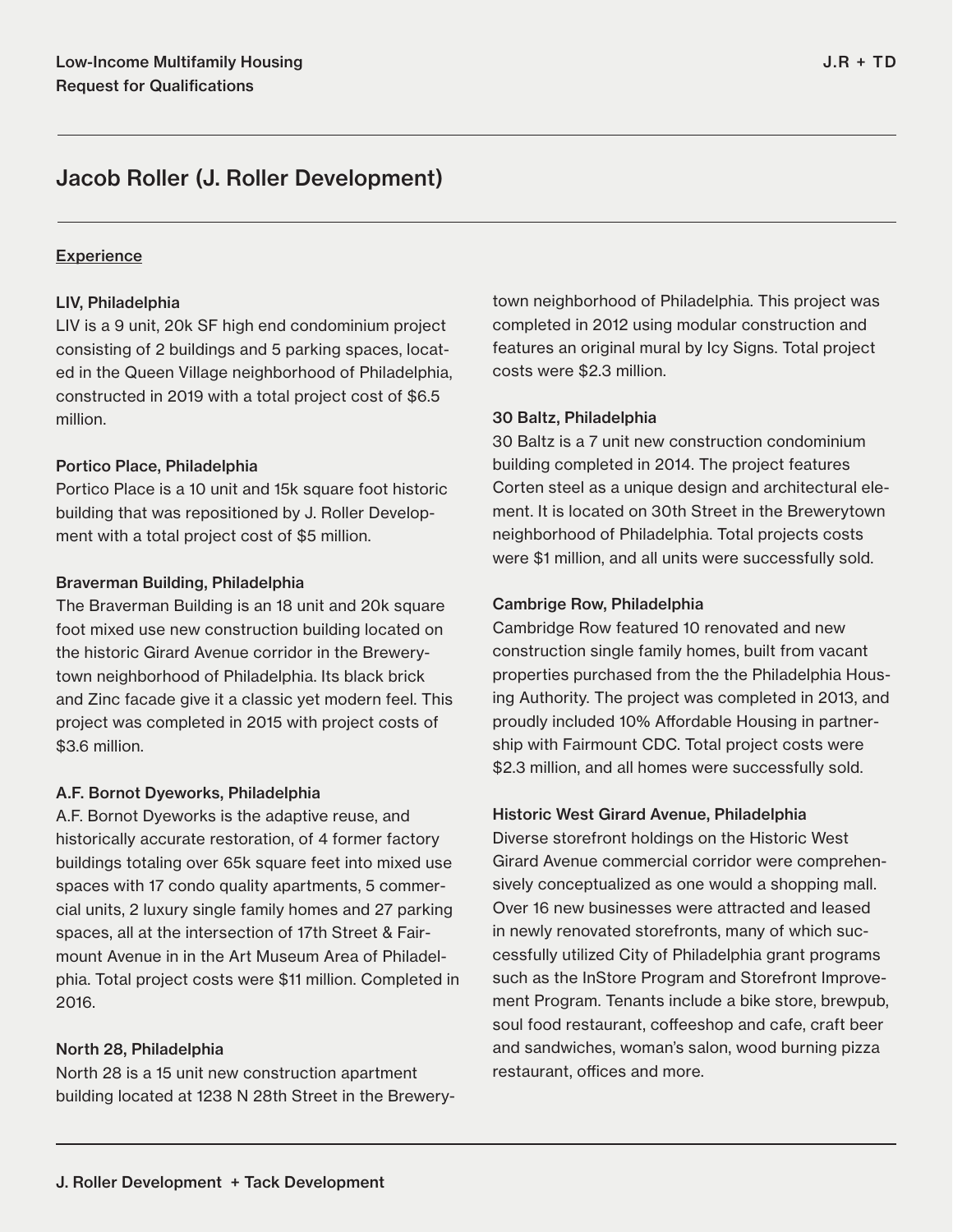#### AIA Philadelphia

April 17, 2019

RE: 440 W. Kelly RFP Response

To Whom it May Concern:

I am writing to express my strong recommendation for Jacob Roller of J.Roller Development LLC. Jacob is an experienced real estate developer who also understands and values the importance and role of community residents in the development process.

The American Institute of Architects

AIA Philadelphia 1218 Arch St Philadelphia, PA 19107-2816

T (215) 569 3186 F (215) 569 9226

www.aiaphiladelphia.org

I had the pleasure of working with Jacob during my tenure as Executive Director of the Fairmount CDC, where we collaborated on several real estate development projects in our neighborhood. Jacob was always genuinely interested in identifying projects that moved the neighborhood strategic plans forward and he participated in the community engagement and outreach around our projects. He is honest and candid with community members about the project and would answer as many questions as they had. He never underestimated the importance of the community process because he understands that the social impact of the project is inextricably linked to the success of the real estate development project.

I've spent the past 13 years working with real estate developers in various capacities and I can enthusiastically endorse Jacob as a developer with integrity, vision, and capacity.

I hope you will consider him for the 440 W. Kelly project.

Sincerely,

Releasfum

Rebecca Johnson Executive Director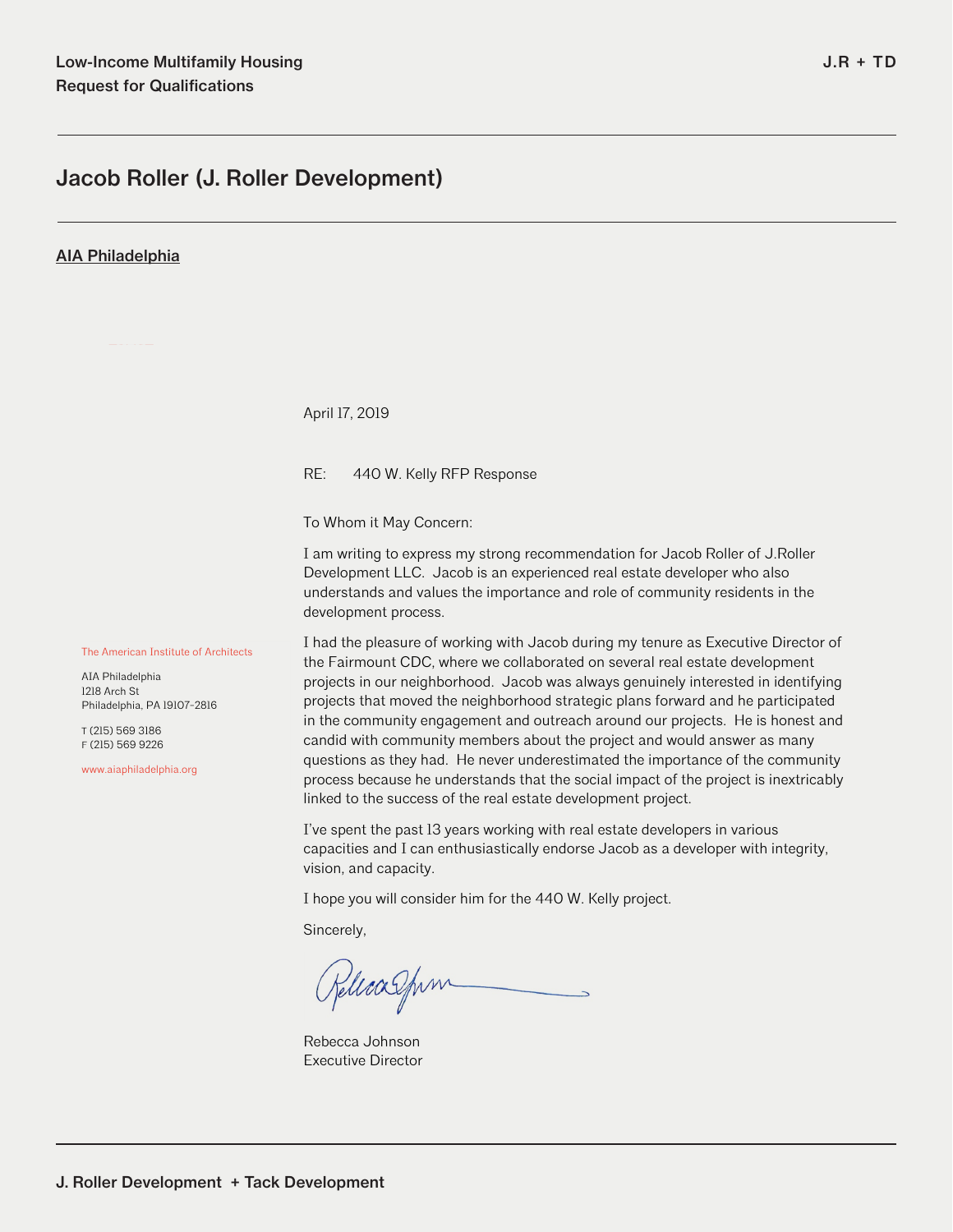#### AIA Philadelphia



40 MORRIS AVENUE, SUITE 230 BRYN MAWR, PA 19010 **A C R E W O O D** TELEPHONE: 610‐525‐7525

April 16, 2019

Ms. April Norton Director Jackson/Teton County Affordable Housing Department 320 S. King Street Jackson, WY 83001

Dear Ms. Norton:

I am writing to provide a reference for Mr. Jacob Roller.

I have known Jacob since 2016 when we were introduced via a mutual contact in the Philadelphia real estate community. My firm subsequently invested in a condominium redevelopment project in Center City Philadelphia that Jacob sourced, planned, designed, managed, and executed.

My experience working with Jacob has been very positive. He brought a keen aesthetic to the project which he balanced with disciplined decision-making regarding costs and budgets. Whenever issues arose Jacob was reasonable, transparent, and thoughtful. I look forward to finding additional opportunities to work with Jacob in the future.

Please feel free to reach out if I can be helpful.

Sincerely,

 Jamie Barrett *Managing Director* 

610-525-7525 jwb@acrewoodholdings.com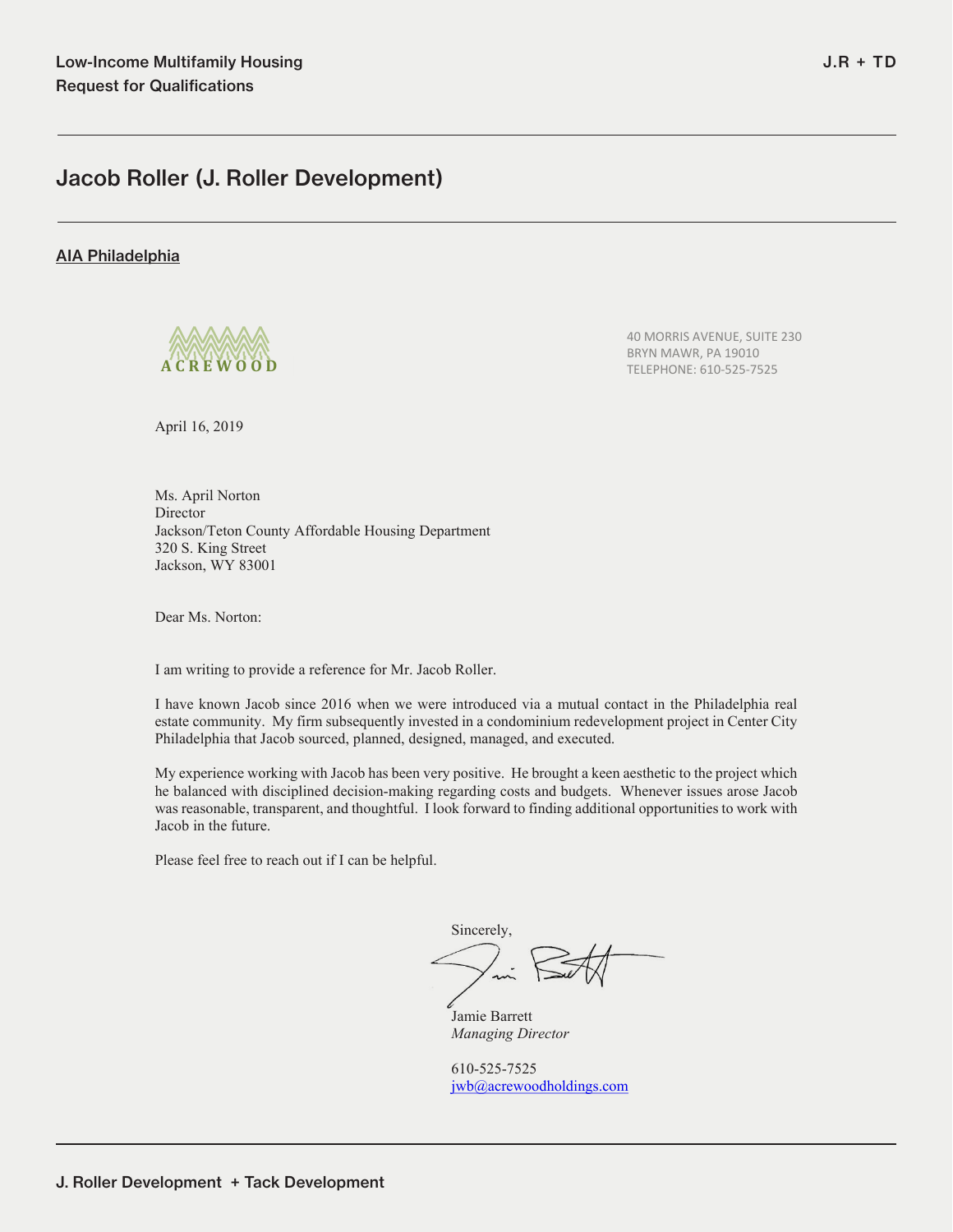#### Kevin William Moran

# KEVINWILLIAMMORAN 879 N Pennock Street, Philadelphia, PA 19130 | 610.909.6020 | <u>kmoran08@gmail.com</u>

April 18, 2019

To Whom it May Concern:

I am writing to lend my enthusiastic support for Jacob Roller's RFP response for Workforce Housing in Jackson, WY. As the former Executive Director of the Fairmount Community Development Corporation in Philadelphia, PA I have seen firsthand Jacob's impressive ability to develop projects that integrate with the existing built environment while advancing the social and human capital of the local community.

It was a pleasure to partner with Jacob on multiple projects, often complex in nature, to deliver diverse housing options in the Fairmount and Brewery town communities of Philadelphia, PA.

Please do not hesitate to contact me to provide further support for Mr. Roller's submission.

Best,

Kevin Moran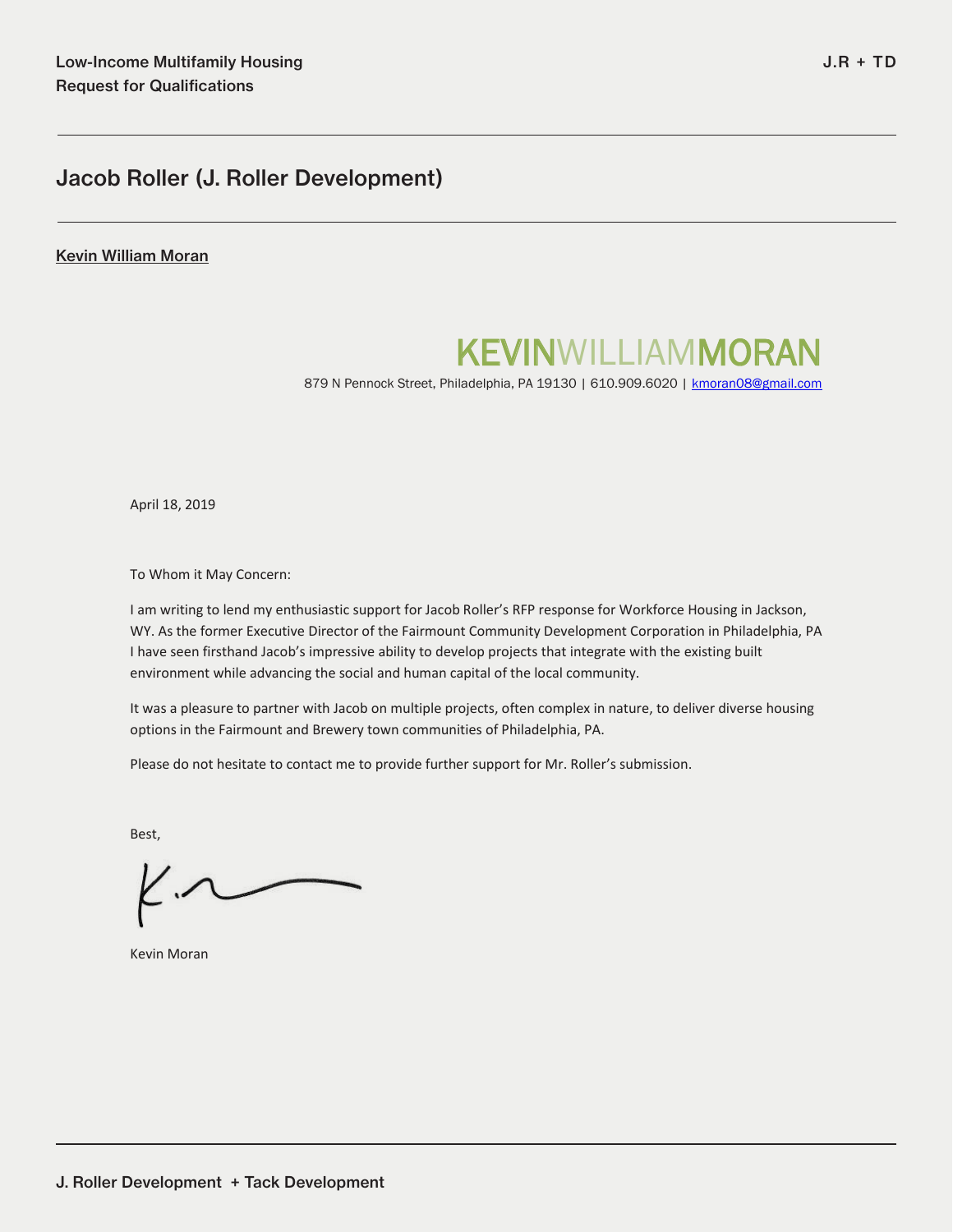## Midtown



April 18, 2019

To Whom it May Concern:

We have worked with Jacob Roller over the past year as part of a unique project exploring how to pursue racially equitable outcomes in real estate development processes and projects in our neighborhood. Jacob is not only incredibly knowledgeable about the nuts and bolts of real estate development, but is skilled at meaningfully engaging with and listening to community voices. His insight into community and equity have been invaluable and have helped add value to our organization and community. We wouldn't hesitate to work with Jacob again and he is the type of real estate developer we'd welcome working with on a project in the future.

 $\mathbf{z}$ 

 $\sim$ 

 $\sim$ 

Regards,

Jeff<sup>Epstein</sup> **Executive Director** 

J. Roller Development + Tack Development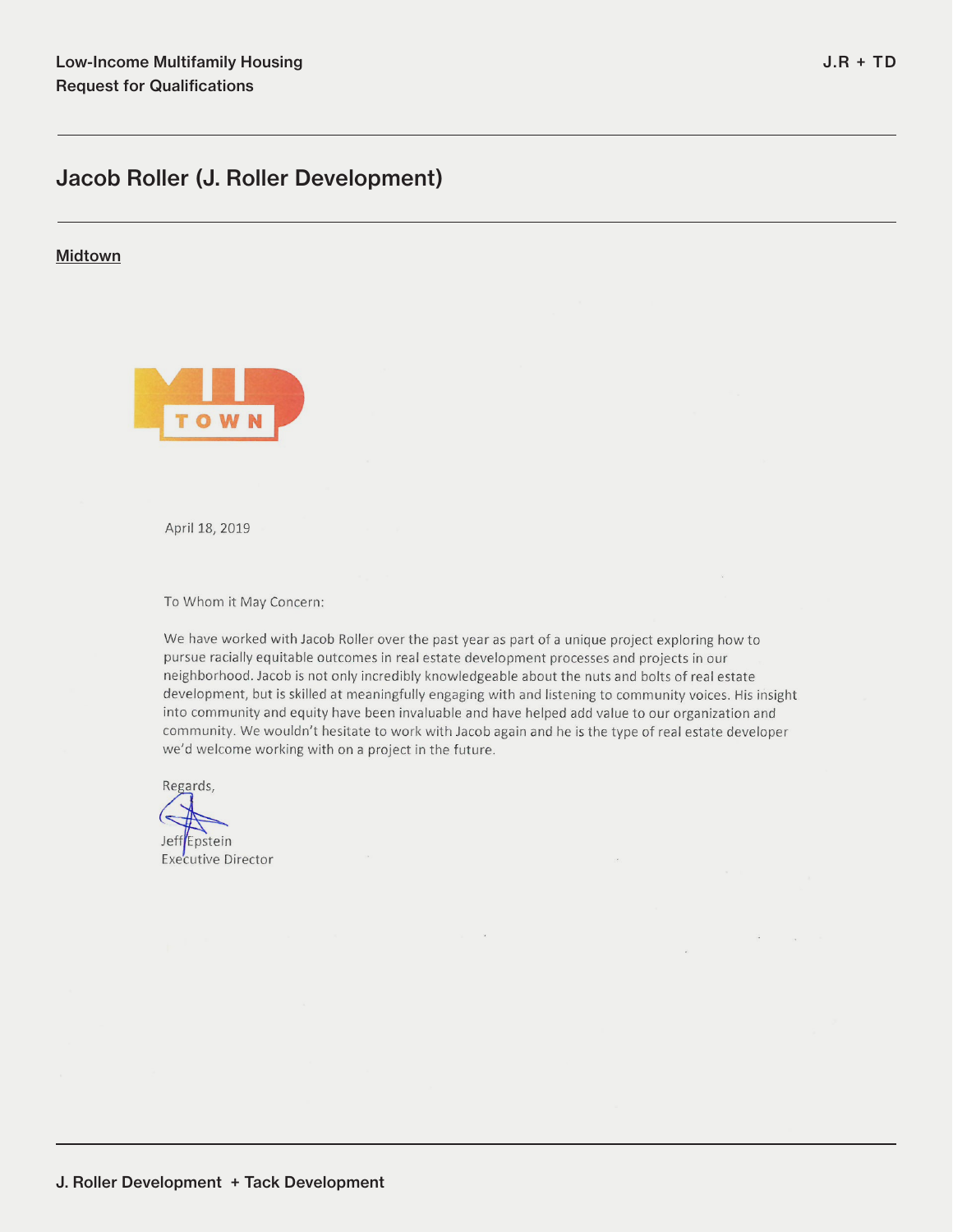Bio **Experience References**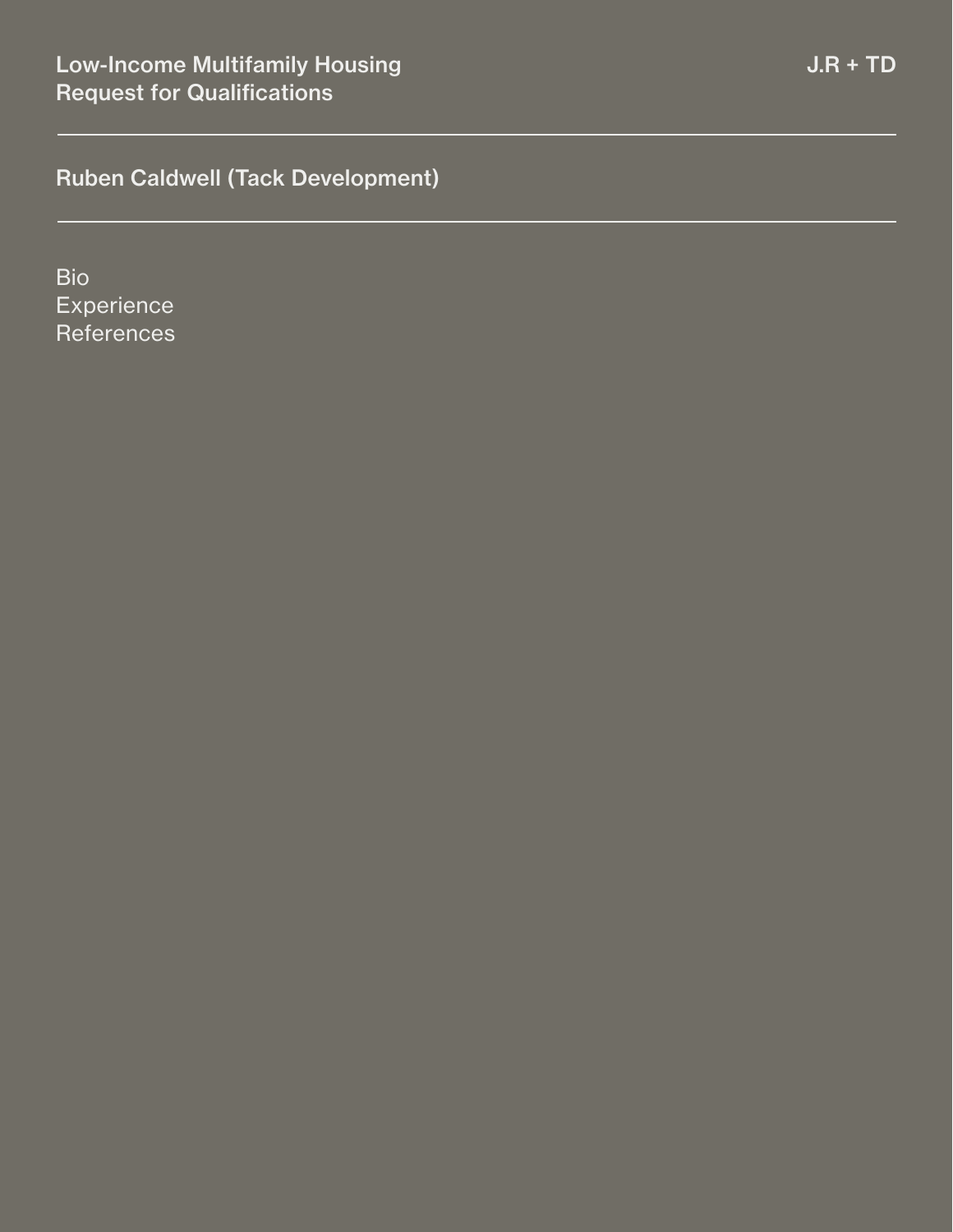## Tack Development

Tack Development, a fully-integrated hospitality company, developes, operates and designs distinctive hospitality-driven real estate. We aim to create memorable experiences for travelers and locals across rooms, food & beverage, public spaces, amenities and retail.

We believe in the power of design to create compelling and lasting experiences. Studio Tack's award-winning brand and design team will create and execute a vision for each property that fits the market, asset, and concept narrative. Founded in 2012, Studio Tack is a design group based in New York City specializing in hospitality, and pursuing unique opportunities to create uncommon and lasting experiences.

## Bio

Ruben leads architectural development and construction, utilizing 15+ years in the field to drive projects from concept through execution. Ruben has extensive experience in architectural documentation, contracting, carpentry, and the building trades. Prior to, he was an Adjunct Assistant Professor at Columbia University and Visiting Professor at the University of Arizona, where he ran the school's design-build studio. Ruben received his Master of Architecture from Columbia University and holds a degree in history from Colgate University.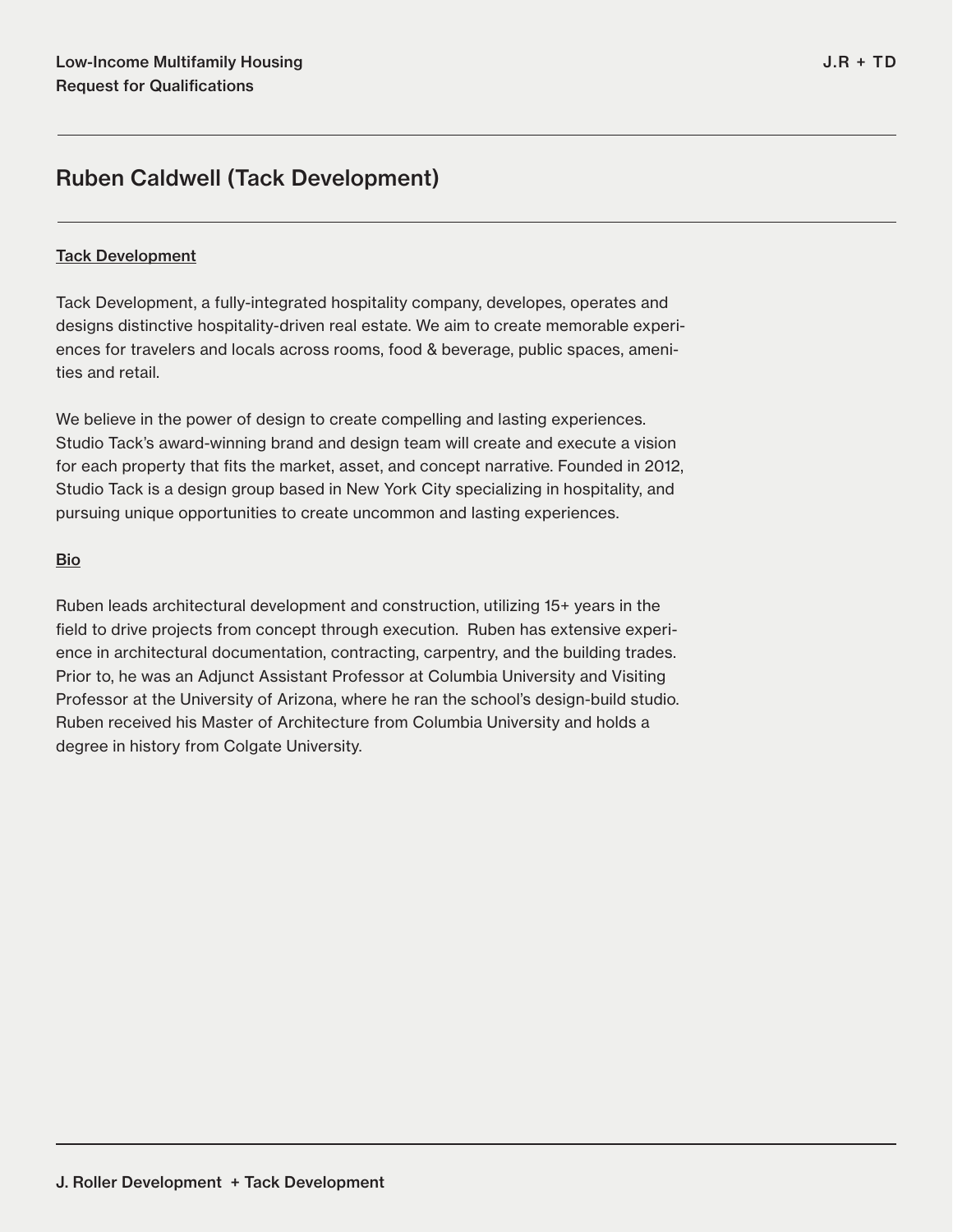## **Experience**

## Anvil Hotel + Glorietta

Developer: Eagle Point Hotel Partners 47 Room Hotel, Lobby , Restaurant + Bar, Branding. Year: 2016

Ruben led the design, build-out, and construction management for the hotel and restaurant renovation and repositioning. The hotel has garnered national and international press for creating a contextual and experiential lodging product in the heart of downtown Jackson.

#### Cache House

Developer: Eagle Point Hotel Partners 50 Bed Hostel and Lobby (Extension of Anvil) Year: 2019

Ruben designed and managed the construction of an innovative pod/hostel concept located on the lower floor of the Anvil Hotel. The concept provides individual sleeping capsules and a community lobby for those travelers wishing to spend on unique experiences vs. more expensive nightly hotel rates.

## Hotel

The Chow Kit Hotel Kuala Lumpur, Malaysia

Marram Montauk, New York

Brentwood Hotel Saratoga Springs, New York

Sound View Greenport, New York

Casa Bonay Barcelona, Spain

Anvil Hotel & Cache House Jackson, Wyoming

The Sandman Santa Rosa, California

Scribner's Catskill Lodge Hunter, New York

Coachman Hotel Lake Tahoe, California

Dogfish Inn Lewes, DE

Tilden Hotel San Francisco, California

## Restaurant & Bar

Whitney's Longboat Key, Florida

Tsukimi New York, New York

The Halyard Greenport, New York

Elephant, Crocodile, Monkey Barcelona, Spain

Satan's Barcelona, Spain

**Glorietta** Jackson, Wyoming

Gaskins Germatown, New York

The Prospect Hunter, New York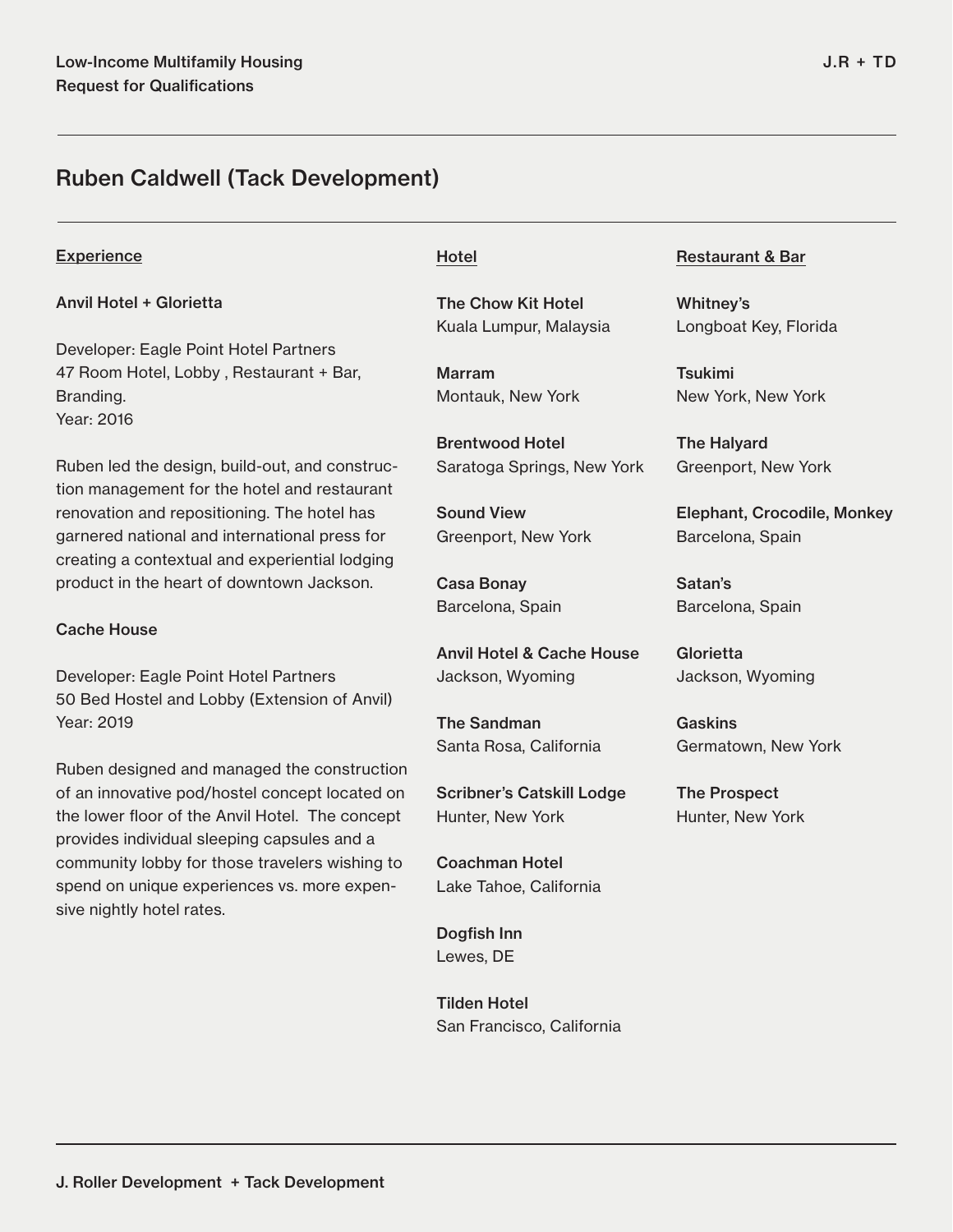## **References**

- Marc Chodock, Principal Scribner's Catskill Lodge 13 Scribner Hollow Rd, Hunter, NY 12442 marc@scribnerslodge.com O: 518-628-5130 M: 917-885-2996
- Justin Watzka, Principal Tallac Hospitality Partners LLC 4100 Pine Blvd, South Lake Tahoe, CA 96150 M: (407) 456-3290 justin@tallac.co
- Larry Wright Jr., Principal Wright Investments, Inc. 850 Ridge Lake Blvd. Suite 401 Memphis, TN 38120 lfw@wrightinvestments.com O: 901-755-9501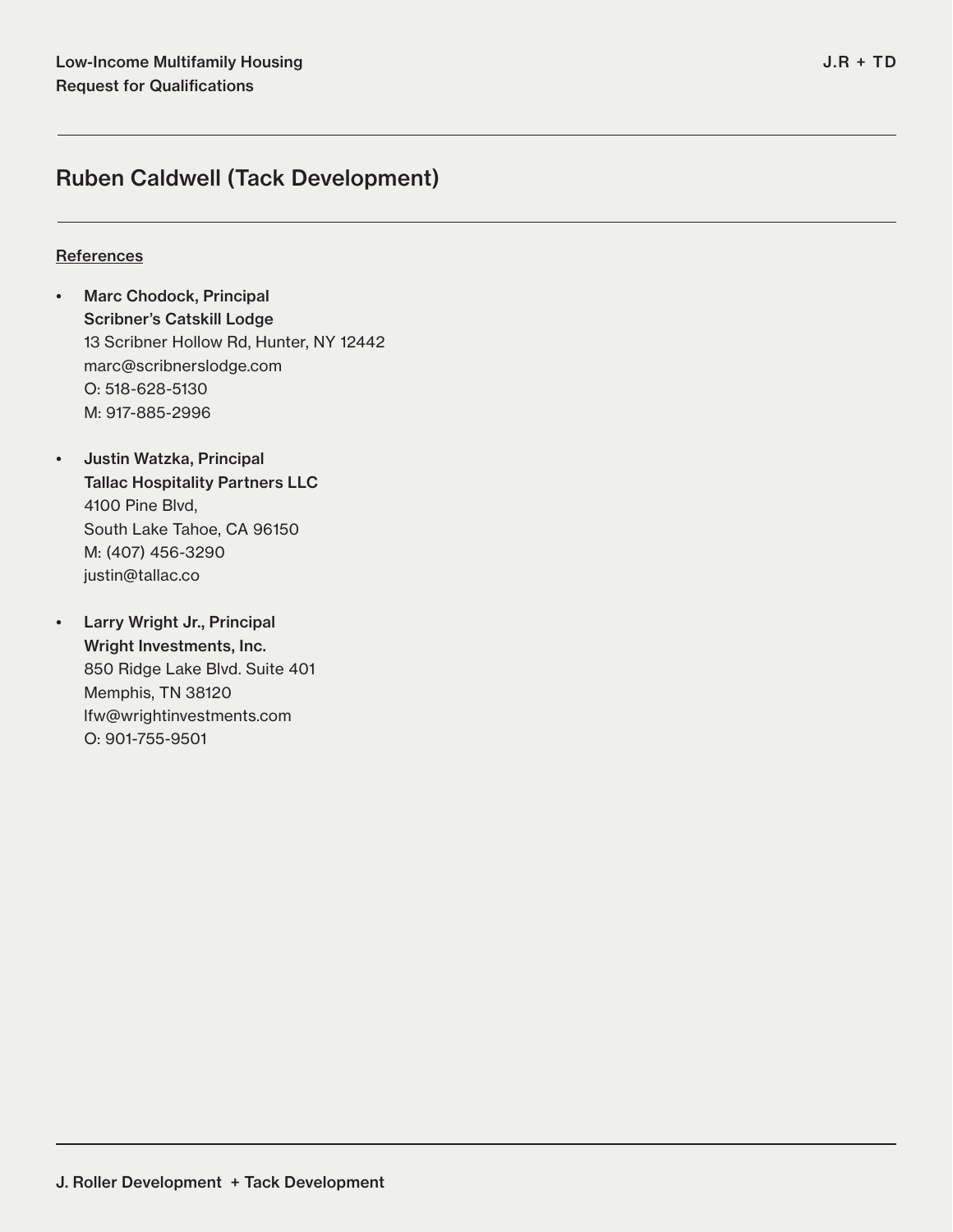Bio **Experience References**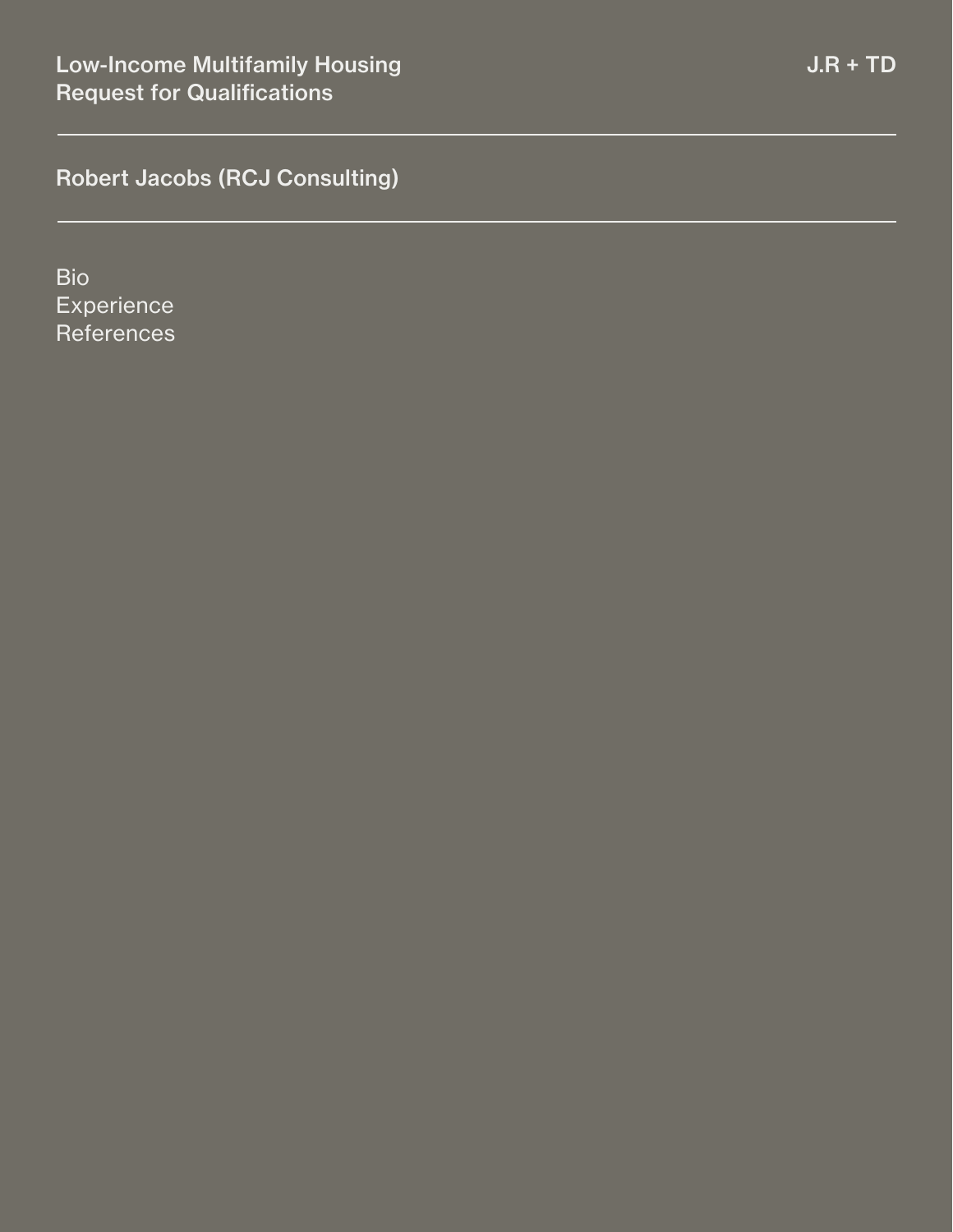## **Bio**

Robert Jacobs is currently a new market, historic and low income tax credit consultant to low income housing developers, low income housing developers, market rate housing developers , senior housing developments, supermarkets, charter schools, colleges and universities , both non-profit and for-profit. He has in excess of 35 years of professional experience of advising developers and owners of real estate throughout the continental United States. With respect to new market transactions, he has represented real estate developers, both nonprofit and for profit, as well as operating business, such as supermarket owners, and non profits, including universities and theatrical organizations, in the structuring of new markets transaction, as well as the procurement of new market allocations for such clients. He has worked extensively with investors such as US Bank, PNC, JP Morgan, Wells, TD, and Capital One among others. He has worked with numerous CDEs, both local, regional and national. The type of NMTC transactions he has closed include but are not limited to, YMCAs, supermarkets, medical centers, charter schools, mixed use projects and hotels. He has worked on projects located in New Jersey, Pennsylvania, New York, Maryland Delaware, Florida, Mississippi and Alabama. His clients included many for profit owners and developers and nonprofit schools, hospitals among others. With respect to Federal and state historic tax credit transactions, he has represented both for profit and non for profit developers in many of the states east of the Mississippi. His projects have ranged from small community centers with less than \$500,000 of HTC to large NYC apartments

projects with credits in excess of 60 million. He has worked with almost all of the HTC investors, including US Bank, PNC, Bank of America, Chevron, Sherwin Williams and many small regional banks and insurance companies. As a senior partner in the law firm of Wolf Block and Chairman of the Government Assisted Housing Practices from 1992-2001, he directed a staff of attorneys, from various departments of that firm, included the real estate and corporate departments in the completion real estate transactions. He led multi-disciplinary teams that included accountants, appraisers, government agencies (federal, state and local) and lenders in order to produce the successful real estate transactions. He has represented numerous low income housing developers in transactions throughout the United States, both as a partner at Wolf Block and as a consultant since 2002. These developers include for-profit and not for profit developers as well as local government agencies. The transactions that he has worked on include 9% credit, 4% tax exempt bond, HOPE VI and HUD Section 202 conversion transactions. He has worked with many major tax credit syndicators, for example, Related Capital Company, MMA, The Richman Group, Wachovia, PNC, etc. Representative development clients include Bucknell University, Pennrose Properties, Michaels Development Company, Roizman Companies, Jewish Federation of Greater Philadelphia Housing Inc., Philadelphia Housing Authority, Wakefern Food Corporation, many ShopRite supermarket owners, Cooper Health Center , Buccini Pollen Companies, PMC Property Group, LLC to name just a few.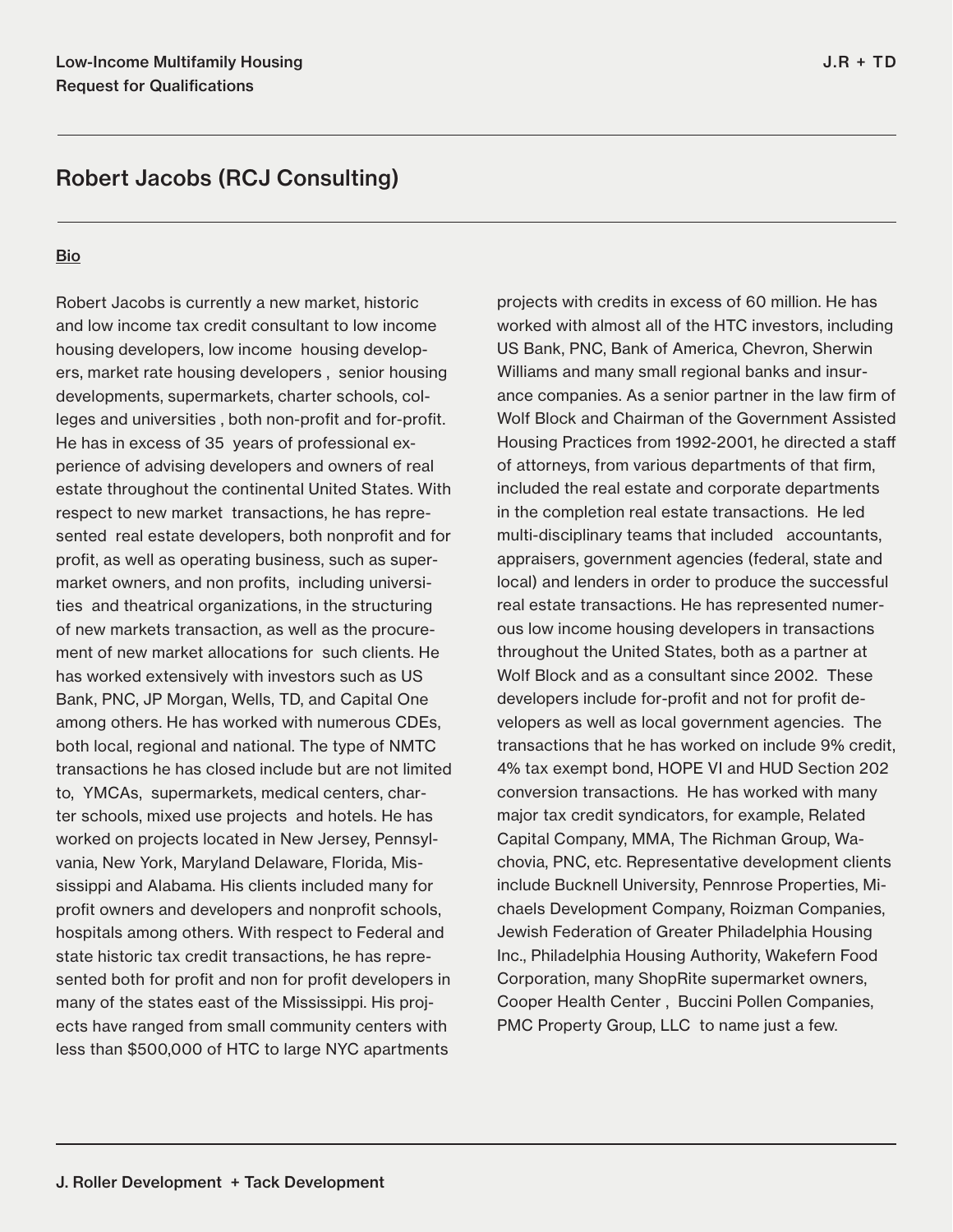## **Experience**

| <b>Name</b>                       | Location                | Year | <b>Units</b> | <b>LHTC Per Annum</b> |
|-----------------------------------|-------------------------|------|--------------|-----------------------|
| Clifford Brown Walk               | Wilmington, DE          | 2011 | 80           | \$483,000             |
| <b>Country Commons</b>            | <b>Bucks County, PA</b> | 2017 | 350          | \$2,200,000           |
| Donora Towers                     | Donora, PA              | 2020 | 108          | \$418,000             |
| <b>Dynasty Court</b>              | Philadelphia, PA        | 2017 | 56           | \$350,000             |
| Sandy Hill                        | Norristown, PA          | 2019 | 175          | \$1,051,000           |
| Rio Viego Partners                | Tucson, AZ              | 2016 | 100          | \$750,000             |
| <b>University City Apartments</b> | Philadelphia, PA        | 2016 | 442          | \$4,000,000           |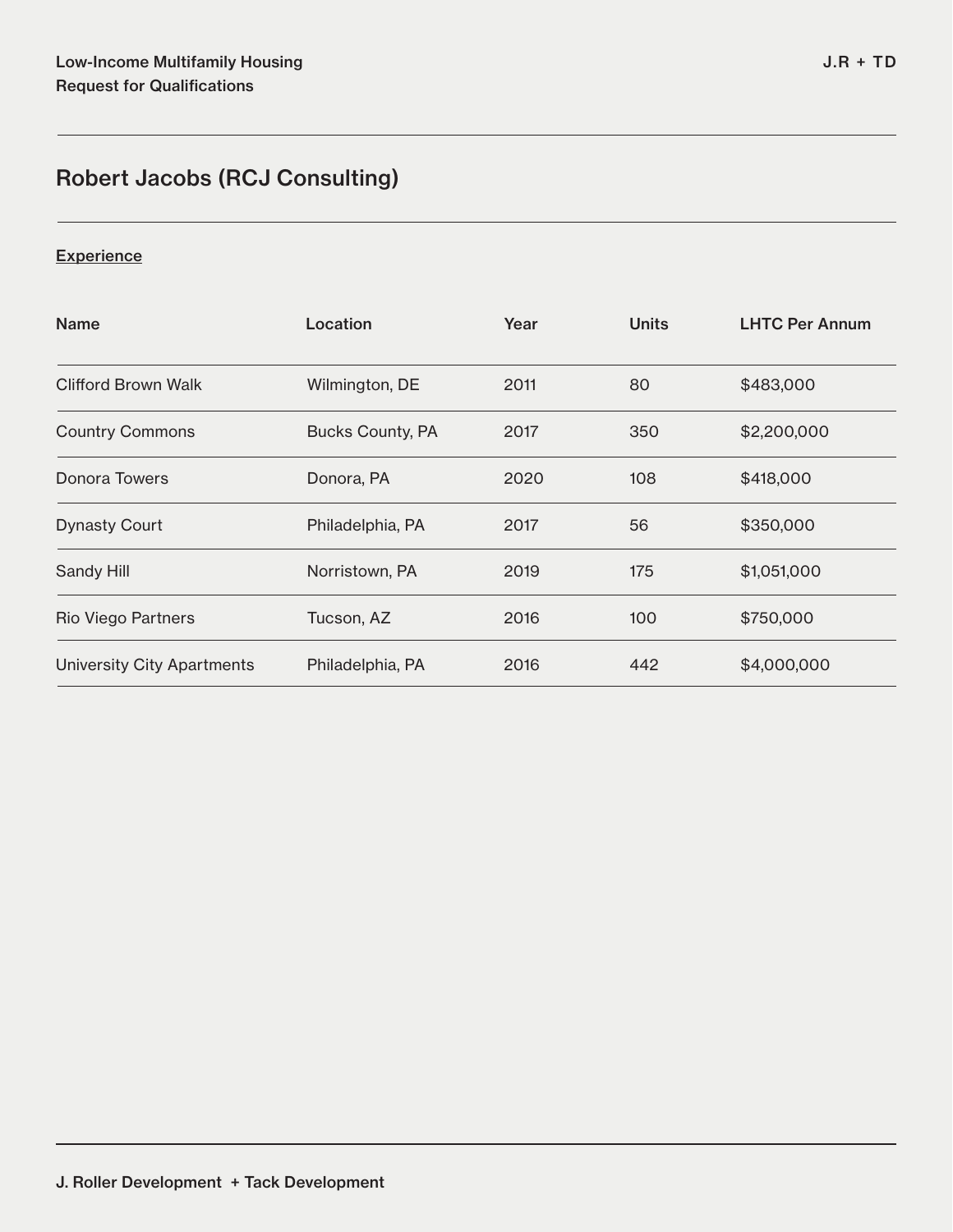## **References**

- Jay Reinhard, President, Orbach Affordable Housing Solutions, LLC
- Ricahrd Barnhart, Chairman and CEO, Pennrose Properties, LLC
- Eric Naftulin, Ex V.P. Federation Housing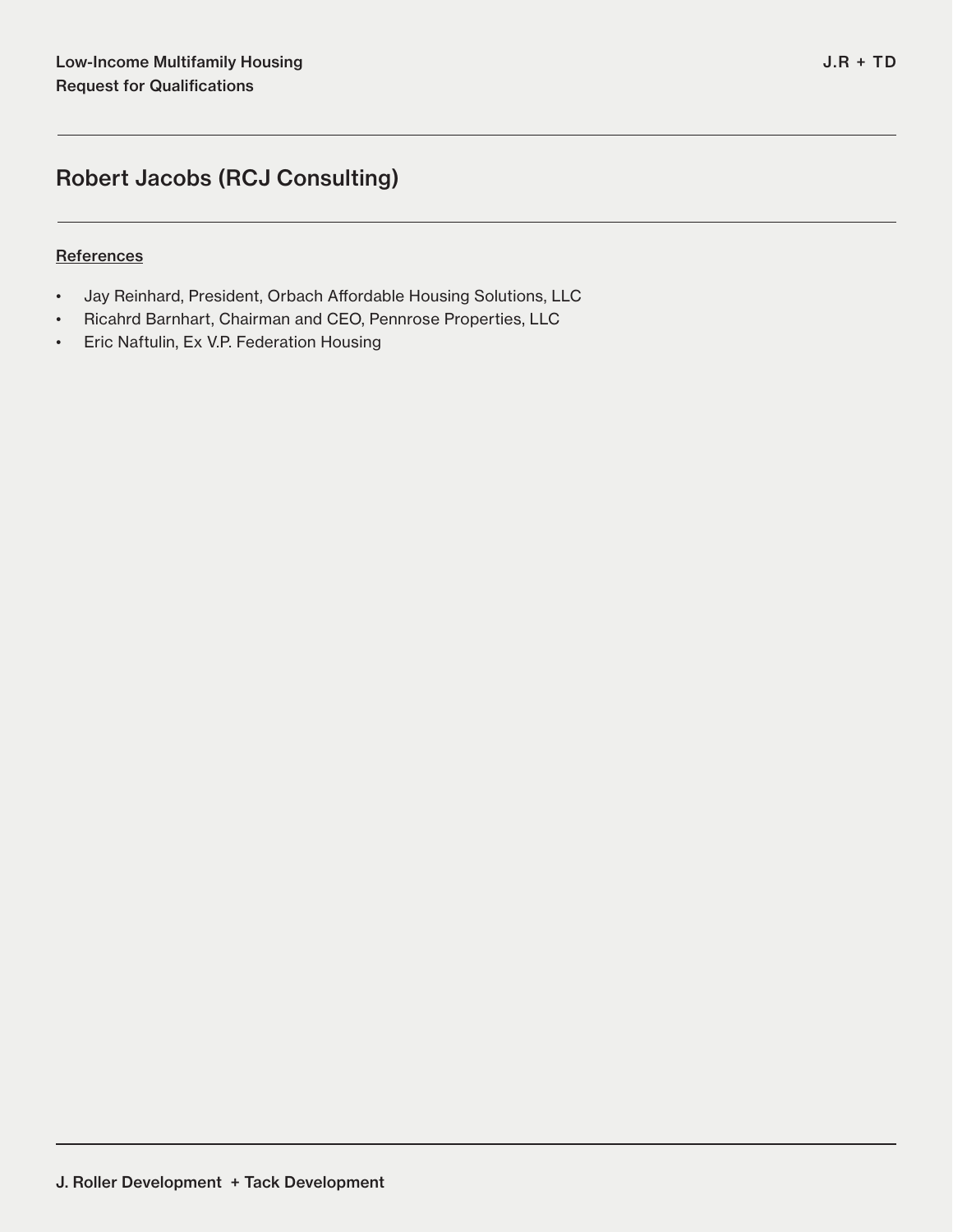Fees